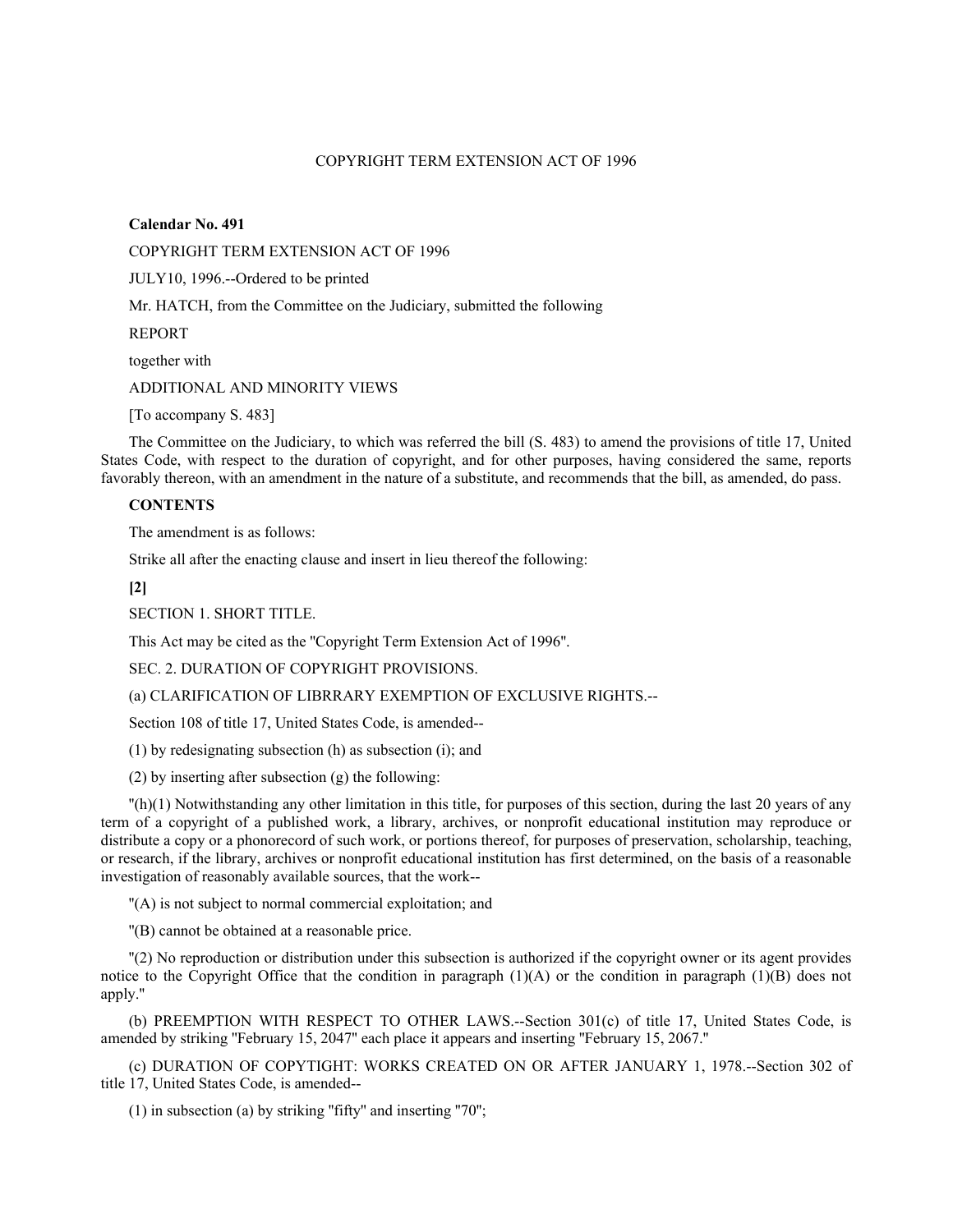(2) in subsection (b) by striking "fifty" and inserting "70";

(3) in subsection (c) in the first sentence--

(A) by striking ''seventy-five'' and inserting ''95''; and

(B) by striking ''one hundred'' and inserting ''120''; and

(4) in subsection (e) in the first sentence--

(A) by striking "seventy-five" and inserting "95";

(B) by striking ''one hundred'' and inserting ''120''; and

(C) by striking ''fifty'' each place it appears and inserting ''70''.

(d) DURATION OF COPYRIGHT: WORKS CREATED BUT NOT PUBLISHED OR COPYRIGHTED BEFORE JANUARY 1, 1978.--Section 303 of title 17, United States Code, is amended in the second sentence by striking ''December 31, 2027'' and inserting ''December 31, 2047''.

(e) DURATION OF COPYRIGHT: SUBSISTING COPYRIGHTS.--

(1) Section 304 of title 17, United States Coded, is amended--

(A) in subsection (a)--

 $(i)$  in paragraph  $(1)$ --

(I) in subparagraph (B) by striking ''47'' and inserting ''67''; and

(II) in subparagraph  $(C)$  by striking "47" and inserting "67";

(ii) in paragraph (2)--

(I) in subparagraph  $(A)$  by striking "47" and inserting "67"; and

(II) in subparagraph (B) by striking ''47'' and inserting ''67'' and

(iii) in paragraph (3)--

(I) in subparagraph  $(A)(i)$  by striking "47" and inserting "67"; and

 $(II)$  in subparagraph  $(B)$  by striking "47" and inserting "67".

(B) by amending subsection (b) to read as follows:

''(b) COPYRIGHTS IN THEIR RENEWAL TERM AT THE TIME OF THE EFFECTIVE DATE OF THE COPYRIGHT TERM EXTENSION ACT OF 1996.--Any copyright still in its renewal term at the time that the Copyright Term Extension Act of 1996 becomes effective shall have a copyright term of 95 years from the date copyright was originally secured.'';

(C) in subsection (c)(4)(A) in the first sentence by inserting "or, in the case of a termination under subsection (d), within the five-year period specified by subsection  $(d)(2)$ ," after "specified by clause  $(3)$  of this subsection," and

(D) by adding at the end the following new subsection:

''(d) TERMINATION RIGHTS PROVIDED IN SUBSECTION (c) WHICH HAVE EXPRIRED ON OR BEFORE THE EFFECTIVE DATE OF THE COPYRIGHT TERM EXTENSION ACT OF 1996.--In the case of any copyright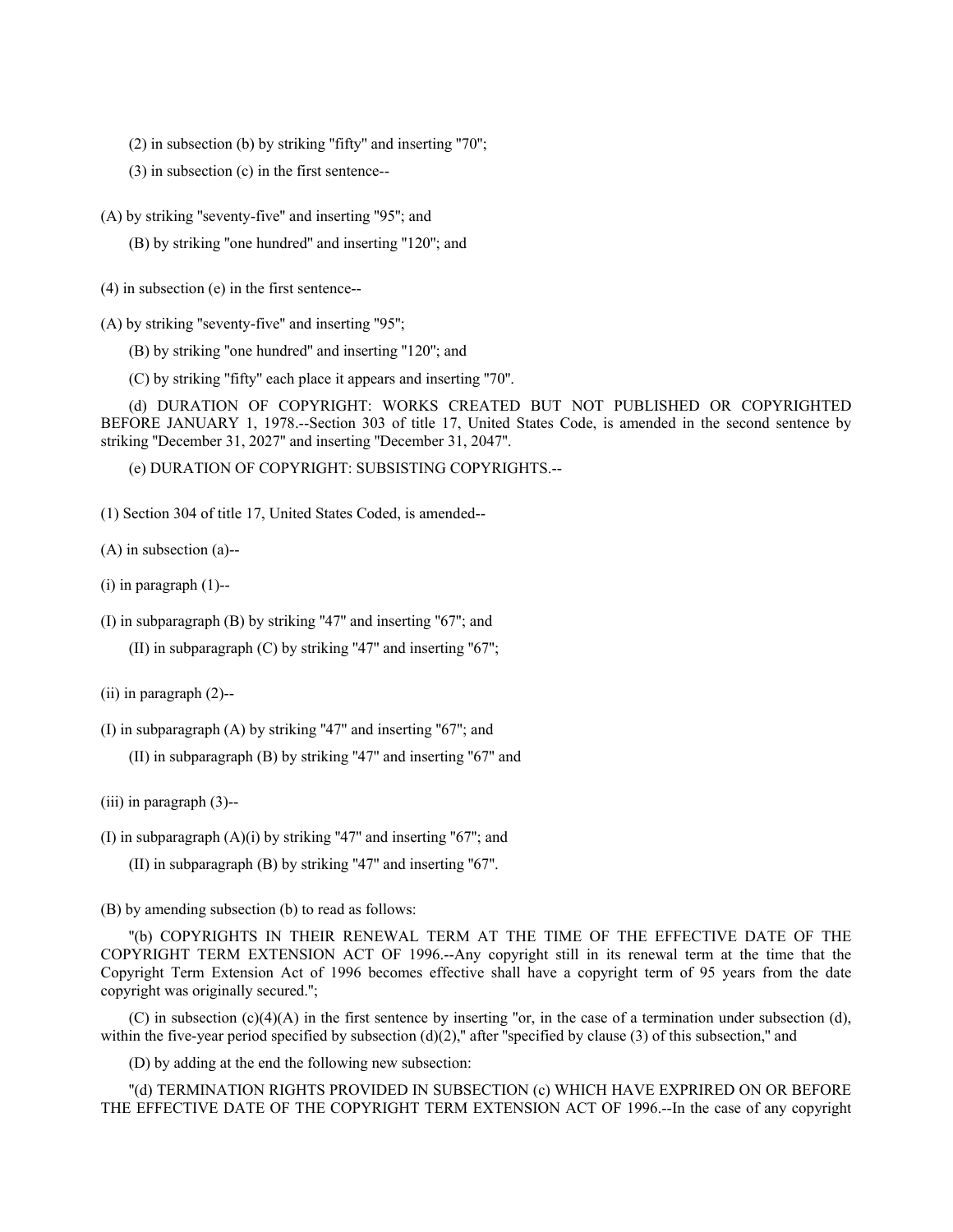other than a work made for hire, subsisting in its renewal term on the effective date of the Copyright Term Extension Act of 1996 for which the termination right provided in subsection (c) has expired by such date, where the author or owner of the termination right has not previously exercised such termination right, the exclusive or nonexclusive grant of a transfer or license

**[3]**

of the renewal copyright or any right under it, executed before January 1, 1978, by any of the persons designated in subsection (a)(1)(C) of this section, other than by will, is subject to termination under the following conditions:

 $\Gamma(1)$  The conditions specified in subsection (c)(1), (2), (4), (5), and (6) of this section apply to terminations of the last 20 years of copyright term as provided by the amendments made by the Copyright Term Extension Act of 1996.

''(2) Termination of the grant may be effected at any time during a period of 5 years beginning at the end of 75 years from the date copyright was originally secured.''.

(2) Section 102 of the Copyright Renewal Act of 1992 (Public Law 102-307; 106 Stat. 266; *17 U.S.C. 304* note) is amended--

(A) in subsection (c)--

 $(i)$  by striking "47" and inserting "67";

(ii) by striking ''(as amended by subsection (a) of this section)''; and

(iii) by striking ''effective date of this section'' each place it appears and inserting ''effective date of the Copyright Term Extension Act of 1995''; and

(B) in subsection (g)(2) in the second sentence by inserting before the period the following: '', except each reference to forty-seven years in such provisions shall be deemed to be 67 years''.

SEC. 3. EFFECTIVE DATE.

This Act and the amendments made by this Act shall take effect on the date of the enactment of this Act.

I. PURPOSE

The purpose of the bill is to ensure adequate copyright protection for American works in foreign nations and the continued economic benefits of a healthy surplus balance of trade in the exploitation of copyrighted works. The bill accomplishes these goals by extending the current U.S. copyright term for an additional 20 years. Such an extension will provide significant trade benefits by substantially harmonizing U.S. copyright law to that of the European Union while ensuring fair compensation for American creators who deserve to benefit fully from the exploitation of their works. Moreover, by stimulating the creation of new works and providing enhanced economic incentives to preserve existing works, such an extension will enhance the long-term volume, vitality, and accessibility of the public domain.

# II. LEGISLATIVE HISTORY

The basis for protection of creative works under our current copyright law is rooted in the U.S. Constitution, which explicitly grants Congress the power ''to promote the progress of science and useful arts, by securing for limited times to authors and inventors the exclusive right to their respective writings and discoveries.''n1 Pursuant to this authority, the First Congress enacted the first Copyright Act in 1790,n2 which established a fixed term of copyright protection for published works based on the date the author filed with the clerk of the U.S. District Court and, under later versions of the statute, with the Library of Congress. This fixed term of protection formed the foundation of our Nation's copyright law for nearly two centuries, surviving comprehensive revisions of the Copyright Act in 1831, 1870, and 1909. In each of these revisions, Congress has incrementally extended the basic term of copyright protection to

**[4]**

ensure that American authors and their dependents receive the fair economic benefits from their works.n3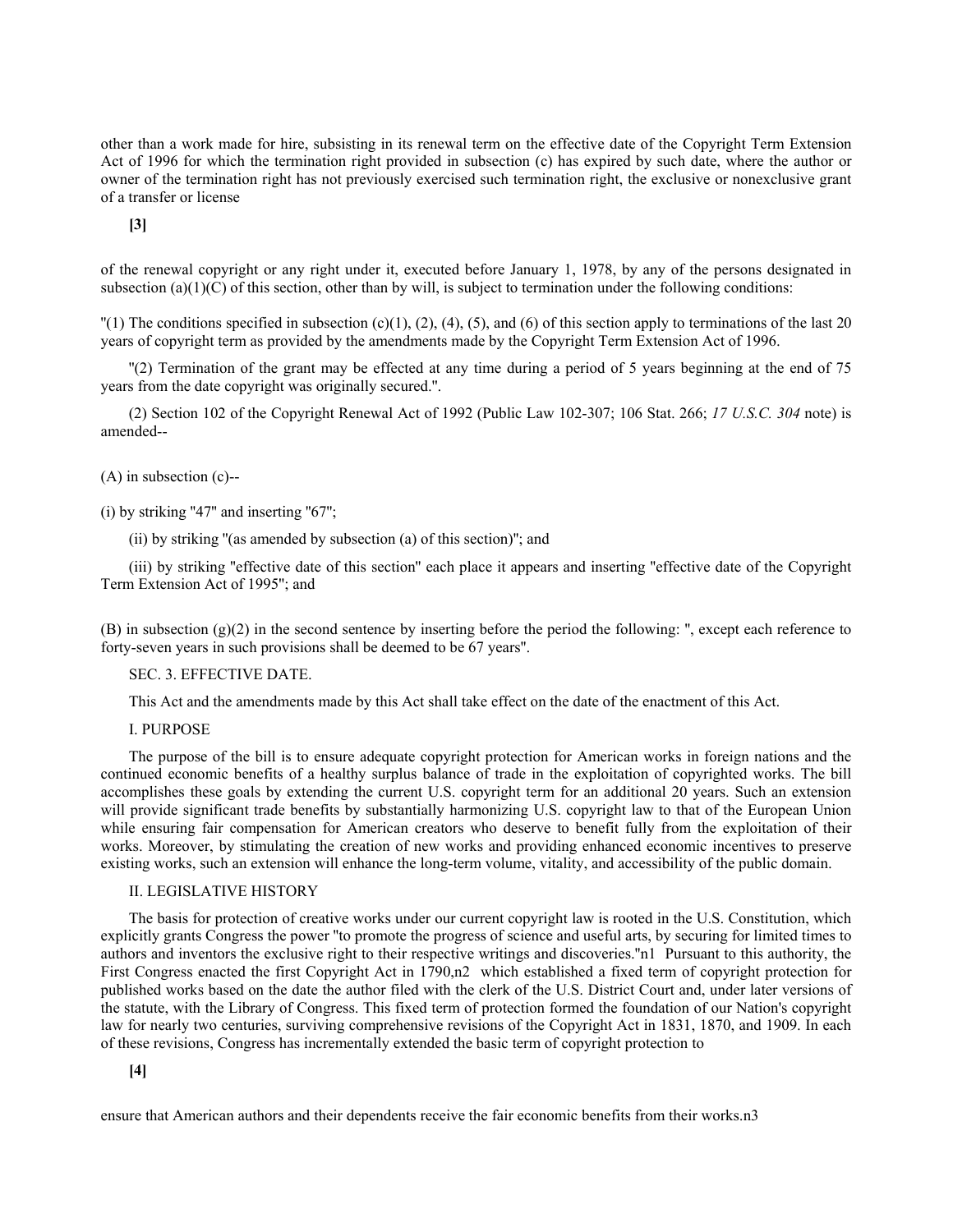Early drafts of the 1909 legislation proposed the adoption of a term of protection based on the life of the author, rather than a fixed term of years. A basic term of protection equal to the life of the author plus 50 years was recommended for the members of the Berne Convention for the Protection of Literary and Artistic Works (Berne Convention) in the Act of Berlin of November 13, 1908, and quickly gained favor internationally. As international acceptance of the life-plus-50 term grew, efforts to reform the U.S. term of protection intensified and, by 1964, the working drafts of copyright revision legislation had adopted a basic term of life-plus-50 for most works.n4

Ultimately, with the enactment of the Copyright Act of 1976,n5 Congress fundamentally altered the way in which the term of protection was calculated. Citing the inadequacy of the then-current 56-year copyright term to provide meaningful assurance of a fair economic return for authors and their dependents, the need for a clear, discernable method for measurement of copyright term, the advantages of uniformity with a majority of foreign laws, and the possibility of future U.S. adherence to the Berne Convention, Congress adopted a basic term of copyright protection equal to the life of the author plus 50 years.n6 Works created prior to January 1, 1978 (the date the Act went into effect), were protected for a maximum of 75 years from the date of publication or 100 years from creation, whichever is less.

As noted, the standard adopted in the 1976 Act was the then prevailing international standard of protection. It became mandatory for members of the Berne Convention with the adoption of the Act of Brussels of June 26, 1948, and by 1976 had been adopted by a substantial majority of foreign nations.n7 The standard is also now applicable to the members of the World Trade Organization through the implementation of the Agreement on the Trade Related Aspects of Intellectual Property Rights (TRIP's).n8

On October 29, 1993, the European Union (EU) issued a directive to its member states to harmonize their copyright laws by adopting a term of protection equal to the life of the author plus 70 years.n9 Under the EU Directive, member states are to apply the "rule of the shorter term" to countries outside the EU.n10 Thus, copyrighted works from nonmember countries will enjoy only the protection

### **[5]**

granted under the domestic laws of those countries if their respective terms of protection are less than the life-plus-70 standard adopted by the EU. In other words, works copyrighted in the United States would remain protected only for the lifetime of the author plus 50 years.

In order to safeguard the Nation's economic interests and those of America's creators in the protection of copyrighted works abroad, Senator Hatch, Senator Feinstein and Senator Thompson introduced the Copyright Term Extension Act of 1995, S. 483, on March 2, 1995, in the 104th Congress.n11 The Committee held hearings on September 20, 1995. Bruce A. Lehman, Assistant Secretary of Commerce and Commissioner of Patents and Trademarks, and Marybeth Peters, Register of Copyrights and Associate Librarian of Congress for Copyright Services, testified on behalf of the Administration. The Committee also heard testimony from Jack Valenti, president and chief executive officer, Motion Picture Association of America; Alan Menken, composer, lyricist, and representative of AmSong; Patrick Alger, president, Nashville Songwriters Association; and Prof. Peter A. Jaszi, American University, Washington College of Law. In addition, written statements were received for the record from Senator Christopher J. Dodd, the American Society of Composers, Authors and Publishers (ASCAP), the National Music Publishing Association Inc. (NMPA), the Songwriters Guild of America, the Graphic Artists Guild, the National Writers Union, the Coalition of Creators and Copyright Owners, Author Services Inc., the Midwest Travel Writers Association, Donaldson Publishing Co., the American Library Association, the American Film Heritage Association, the Society for Cinema Studies, Lawrence Technology, Bob Dylan Jr., Don Henley, Carlos Santana, Stephen Sondheim, Mike Stoller, E. Randol Schoenberg, Ginny Mancini, Lisa M. Brownlee, Prof. William Patry, and Prof. Dennis Karjala, writing on behalf of 45 intellectual property law professors.

On May 16 and May 23, 1996, the Judiciary Committee met in executive session to consider the bill. An amendment was offered by Senator Brown and Senator Thurmond on music licensing. After extended debate on the amendment, the Chairman reiterated his desire to pass the bill without nongermane amendments and promised to address the music licensing issue on its own merits at a later time. A motion by the Chairman to table the Brown-Thurmond amendment was then adopted by a rollcall vote of 12 yeas to 6 nays. A second amendment by Senator Brown to deny any extension of copyright term to corporate copyright owners was defeated by a rollcall vote of 4 yeas to 12 nays. The Committee then approved the bill, with an amendment in the nature of a substitute, proposed by Senator Hatch, by a rollcall vote of 15 yeas to 3 nays. Embodied in the substitute amendment were four changes to the original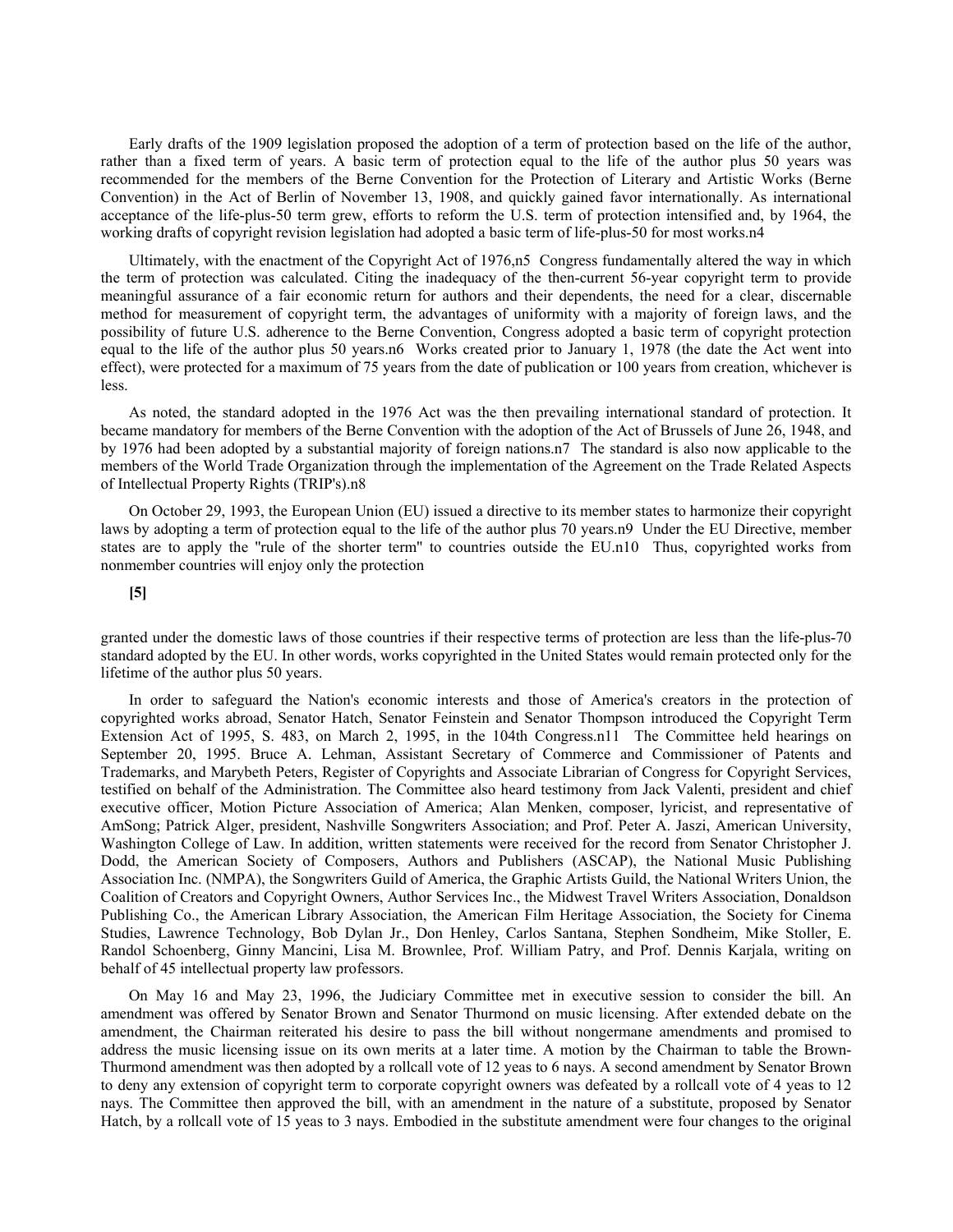text of the bill. The first was the elimination of a provision that would have extended for an additional 10 years the 25 year minimum term of statutory protection guaranteed by section 303 of the Copyright Act for works created, but not published,

**[6]**

before January 1, 1978. The second was the addition of an amendment to section 304(c) of the Copyright Act to provide a limited revived power of termination for original creators whose right to terminate prior copyright transfers under that section has expired. The third was the addition of a provision to amend section 108 of the Copyright Act to create a narrow exemption from copyright infringement during the extended term for qualified libraries, archives and nonprofit educational institutions engaged in specified activities. The final change was the addition of an additional amendment to section 304(b) of the Copyright Act to clarify that the extended term would apply only to works currently under copyright and is not intended to revive copyright protection for works already in the public domain.

### III. DISCUSSION

#### BACKGROUND

With the adoption of the 1976 Copyright Act, Congress fundamentally altered the way in which the U.S. calculates its term of copyright protection by adopting a basic term of protection equal to the life of the author plus 50 years. As indicated in the foregoing discussion on the legislative history of the bill, this term represented the prevailing international standard of copyright protection, mandated by the Berne Copyright Union since 1948 and adopted by a large majority of nations worldwide. The adoption of a minimum term of protection based on the life of the author was one of the principal changes in U.S. copyright law that paved the way for the United States' adherence to the Berne Convention in 1989. Among the reasons stated for the adoption of the life-plus-50 term were the need to conform the U.S. copyright term with the prevailing worldwide standard, the insufficiency of the then-current term to ensure a fair economic return for authors and their dependents, and the failure of the U.S. copyright term to keep pace with the substantially increased commercial life of creative works resulting from the tremendous growth in communications media.n12

In the 20 years since the passage of the 1976 Copyright Act, developments on both the domestic and international fronts have led to further consideration of the sufficiency of the life-plus-50 term. Among these developments is the effect of demographic trends (such as the increasing life-span of the average American and the trend toward rearing children later in life) on the effectiveness of the current copyright term in affording adequate protection for America's creators and their heirs. In addition, unprecedented growth in technology, including the advent of digital media and the development of the National Information Infrastructure (NII) and the Global Information Infrastructure (GII), have dramatically enhanced the marketable life of creative works, as well as the potential for increased incentives to preserve existing works. Perhaps most importantly, however, is the international movement towards extending copyright protection for an additional 20 years, including the adoption of the EU Directive in October 1993, which requires member countries to adopt a term of protection equal to life of the

# **[7]**

author plus 70 years.n13 Failure on the part of the United States to provide equal protection for works in the United States will result in a loss for American creators and the economy of the benefits of 20 years of international copyright protection that they might otherwise have. In light of these considerations, the Committee believes the current U.S. copyright term of protection is no longer sufficient to protect adequately our Nation's economic interests in copyrighted works, and more importantly, the interests of American authors and their families.

# INTERNATIONAL DEVELOPMENTS IN COPYRIGHT TERM EXTENSION

Thirty five years ago, the Permanent Committee of the Berne Union began to reexamine the sufficiency of the lifeplus-50-year term of protection. In the intervening years, the inadequacy of the life-plus-50-year term to protect creators in an increasingly competitive global marketplace has become more apparent, leading to actions by several nations to increase the duration of copyright. Most significantly, the nations of the European Union issued a directive from the Council of the European Communities in 1993, committing the member countries to implement a term of protection equal to the life of the author plus 70 years by July 1, 1995.n14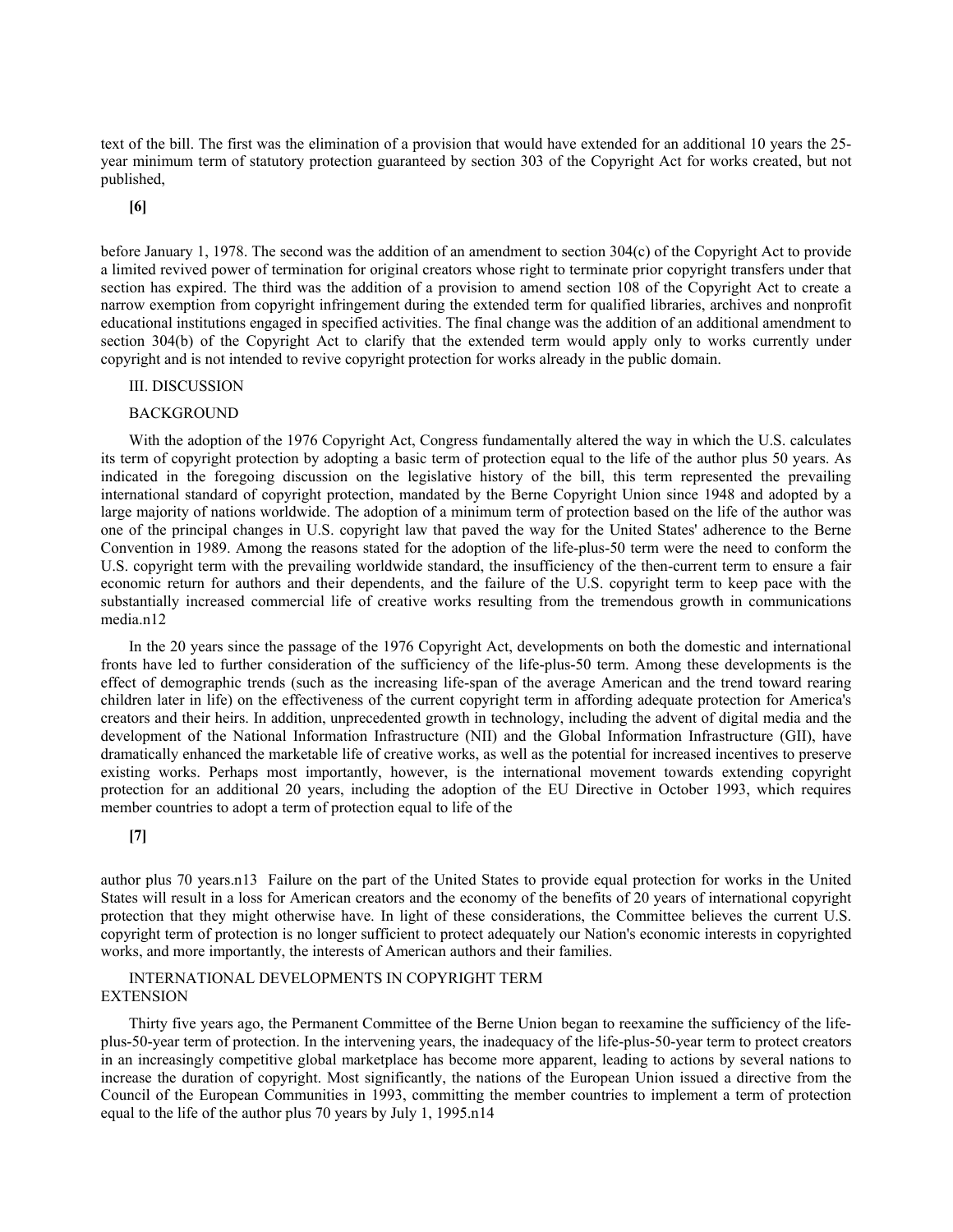To date, Belgium, Denmark, Finland, Germany, Greece, Ireland, Italy, Spain, Sweden, and the United Kingdom have all complied with the EU Directive. Furthermore, Portugal has recognized a perpetual term of protection for much of this century. Other countries are currently in the process of bringing their laws into compliance. In addition, as the Register of Copyrights, Marybeth Peters, testified before the Committee, countries seeking to join the EU, such as Poland, Hungary, Turkey, the Czech Republic, and Bulgaria, are likely to amend their copyright laws to comply with the EU Directive.n15 Ms. Peters also stated that there is some indication that other countries adopting new copyright laws will adopt a term of life-plus-70, as Slovenia has recently done.n16

The Committee has long recognized the value of uniformity of international copyright protection and the United States' role as a leader in the world market for copyrighted works. In its report on the 1976 Copyright Act, the Committee noted:

Copyrighted works move across national borders faster and more easily than virtually any other economic commodity, and with the techniques now in common use this movement has in many cases become instantaneous and effortless. The need to conform the duration of U.S. copyright to that prevalent throughout the rest of the world is increasingly pressing in order to provide certainty and simplicity in international business dealings. Even more important, a change in the basis of our copyright term

### **[8]**

would place the United States in the forefront of the international copyright community.n17

This statement is equally appropriate in the Committee's consideration of S. 483, as reflected in Ms. Peter's testimony before the Committee in 1995:

The Copyright Office believes harmonization of the world's copyright laws is imperative if there is to be an orderly exploitation of copyrighted works. In the past, copyright owners refrained from entering certain markets where their works were not protected. In the age of the information society, markets are global and harmonization of national copyright laws is, therefore, crucial. There has been a distinctive trend towards harmonization over the last two decades; however, the development of the global information infrastructure makes it possible to transmit copyrighted works directly to individuals throughout the world and has increased pressure for more rapid harmonization. \*\*\* It does appear that at some point in the future the standard will be life plus 70. The question is at what point does the United States move to this term. \* \* \* As a leading creator and exporter of copyrighted works, the United States should not wait until it is forced to increase the term, rather it should set an example for other countries.n18

Bruce Lehman, Assistant Secretary of Commerce and Commissioner of Patents and Trademarks, expressed the Administration's view that ''[i]ncreasing the copyright term may also help to reaffirm the role of the United States as a world leader in copyright protection.''n19

The Committee recognizes the increasingly global nature of the market for U.S. copyrighted works. Uniformity of copyright laws is enormously important to facilitate the free flow of copyrighted works between markets and to ensure the greatest possible exploitation of the commercial value of these works in world markets for the benefit of U.S. copyright owners and their dependents. Indeed, in an age where the information superhighway offers widespread distribution of copyrighted works to almost anywhere in the world at limited costs, harmonization of copyright laws is imperative to the international protection of those works and to the assurance of their continued availability. Accordingly, the Committee agrees that the United States should assert its position as a world leader in the protection of intellectual property by adopting what is increasingly becoming viewed as the future standard of international copyright protection.

### THE BERNE CONVENTION AND THE RULE OF THE SHORTER TERM

Equally important as the move toward harmonization of our copyright laws with those of our trading partners are the economic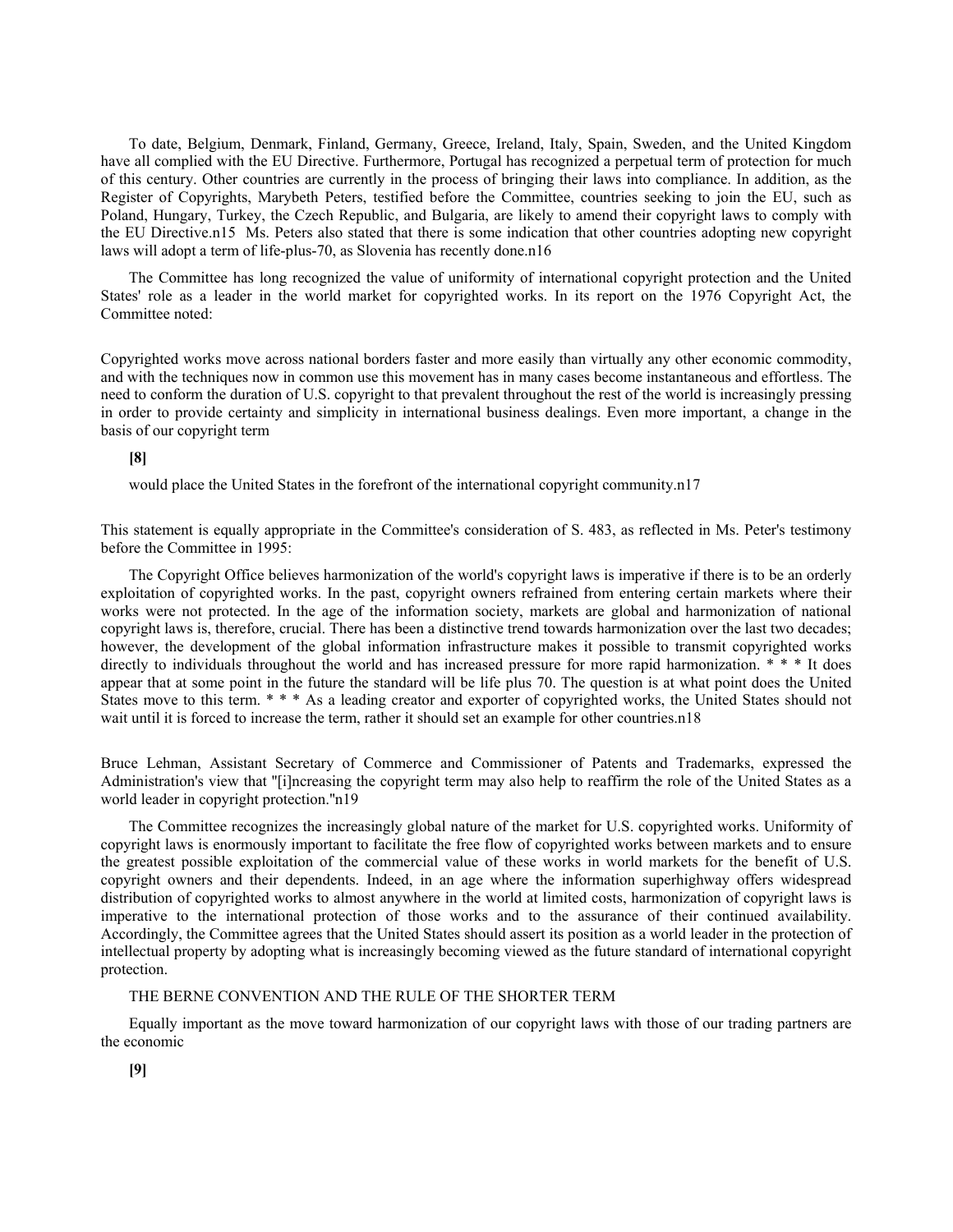implications of an extension of the U.S. copyright term. As members of the Berne Convention, the United States and all EU countries are required to provide a minimum term of copyright protection equal to the life of the author plus 50 years. Any country, however, may elect to provide a longer term of protection, as Belgium, Denmark, Finland, Germany, Greece, Ireland, Italy, Spain, Sweden, the United Kingdom, and others have already done, and as all other EU member countries are required to do under the EU Directive. Of critical importance to American creators, however, is the fact that the EU Directive mandates the application of the ''rule of the shorter term''n20 as allowed by the Berne Convention.n21 This rule permits countries with longer terms to limit protection of foreign works to the shorter term of protection granted in the country of origin.

America exports more copyrighted intellectual property than any country in the world, a huge percentage of it to nations of the European Union. In fact, intellectual property is our second largest export, with U.S. copyright industries accounting for roughly \$ 40 billion in foreign sales in 1994.n22 For nearly a decade, U.S. copyright industries have grown at twice the rate of the overall economy. And, according to 1993 estimates, copyright industries account for some 5.7 percent of the total gross domestic product. Furthermore, copyright industries are creating American jobs at twice the rate of other industries, with the number of U.S. workers employed by core copyright industries more than doubling between 1977 and 1993. Today, these core copyright industries contribute more to the economy and employ more workers than any single manufacturing sector, accounting for more than 5 percent of the total U.S. workforce.n23

Largely, the stellar performance of U.S. copyright industries is the result of strong intellectual property protection. Moreover, well-founded agreements with our international trading partners have helped to secure the dominance of U.S. copyrighted works in the global market. The United States stands to lose a significant part of its international trading advantage if our copyright laws do not keep pace with emerging international standards. Given the mandated application of the "rule of the shorter term" under the EU Directive, American works will fall into the public domain 20 years before those of our European trading partners, undercutting our international trading position and depriving copyright owners of two decades of income they might otherwise have. Similar consequences will result in those countries with longer terms outside the European Union that choose to exercise the ''rule of the shorter term'' under the Berne Convention and the Universal Copyright Convention. Enactment of S. 483 will ensure fair compensation for the American creators whose efforts fuel the intellectual property sector of our economy by allowing American copyright owners to benefit to the fullest extent from foreign uses and will, at the same

**[10]**

time, ensure that our trading partners do not get a free ride from their use of our intellectual property.

# PROTECTING COPYRIGHT FOR AUTHORS AND THEIR HEIRS

The copyright status of an author's work is by no means solely an academic issue, or one related simply to our trade balance with Europe. Rather, such a creative work is of legitimate proprietary interest to the families of the authors. This proprietary interest in copyrighted works is provided for by the Copyright Act, pursuant to the Constitution, for the purpose of giving creators an incentive to advance knowledge and culture by allowing them to reap the economic benefit of their creations for ''limited times.''n24 The question of exactly what term of protection most appropriately reflects a ''limited time'' as envisioned by the Founders has been debated since the enactment of the first Copyright Act in 1790, and is likely to continue to be debated into the foreseeable future. Congress has long accepted the general principal, however, that copyright should protect the author and at least one generation of heirs. Indeed, among the justifications the Committee cited for adopting the life-plus-50 term in 1976 was the insufficiency of the 56-year fixed term to ensure fair economic returns for American creators and their dependents.n25 Furthermore, both the Berne Convention and the EU Directive have accepted the standard that copyright should protect the author and two succeeding generations.n26 Based on the numerous viewpoints presented to the Committee as it has considered these issues, the Committee concludes that the majority of American creators anticipate that their copyrights will serve as important sources of income for their children and through them into the succeeding generation. The Committee believes that this general anticipation of familial benefit is consistent with both the role of copyrights in promoting creativity and the constitutionally based constraint that such rights be conferred for ''limited times.''

Among the primary justifications asserted for the adoption of the life-plus-70 term under the EU Directive was the conclusion that the life-plus-50 term is no longer sufficient to protect two generations of an author's heirs.n27 In the United States, where works created before January 1, 1978, are still afforded a fixed term of protection for 75 years from the date of publication, the current term has proven increasingly inadequate to protect some works for even one generation of heirs as parents are living longer and having children later in life. For example, the famous American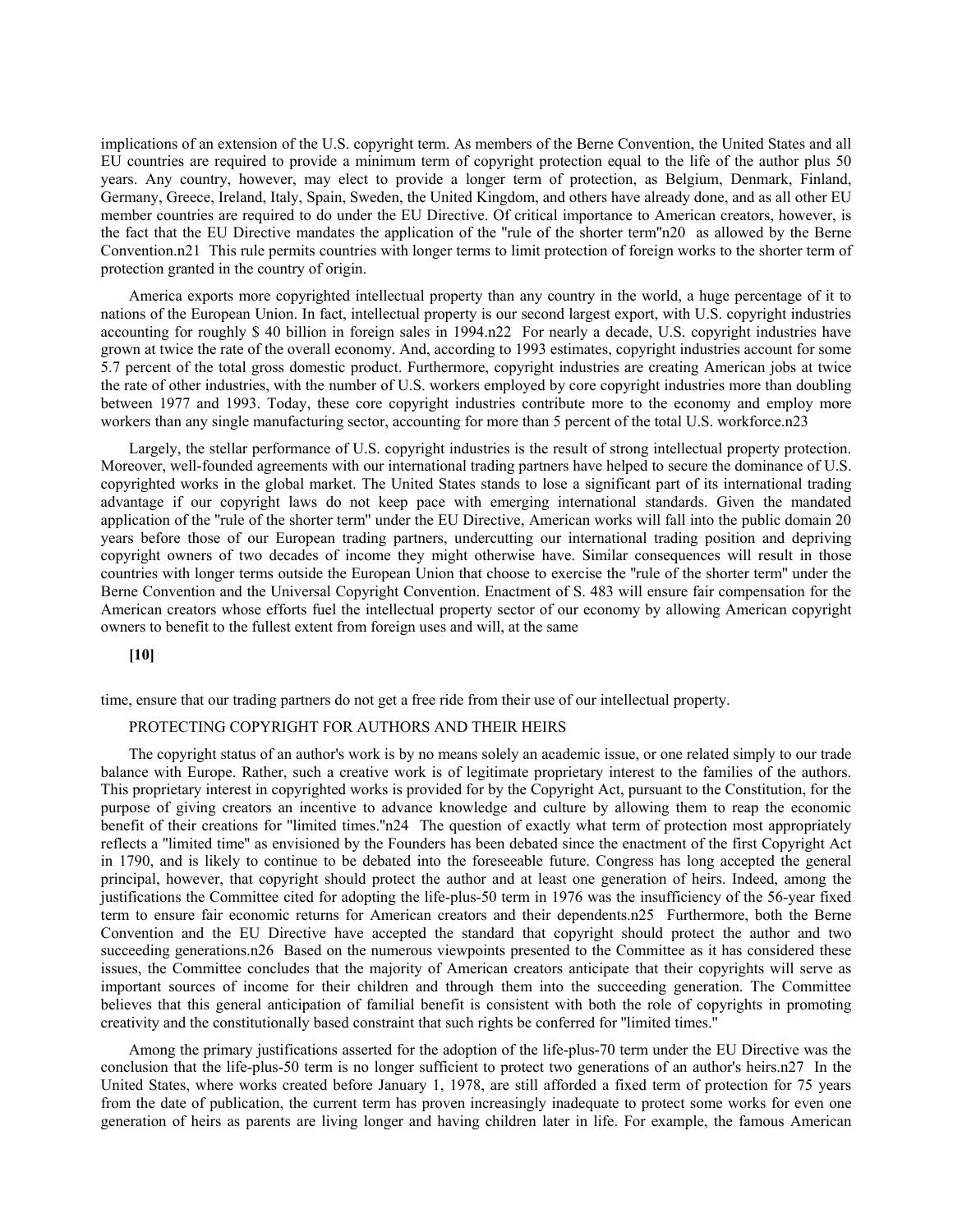composer Irving Berlin, who wrote such famous musical works as ''A Pretty Girl is Like a Melody,'' ''What I Will Do,'' and ''Alexander's Rag Time Band,'' began publishing in 1907, and died in 1989, at an age of 101. Not only did he survive the 75-year fixed term of protection in some of his own works, even for his most famous works, his heirs will benefit from only a few years of protection. In an increasing number of cases, widows and widowers of American authors are

**[11]**

outliving the 75-year term of copyright protection in their spouses' works.

The Register of Copyrights informed the Committee that even for post-1978 works, which are afforded the basic life-plus-50 term of protection, the current term has proven insufficient in many cases to protect a single generation of heirs.n28 For example, Walter Donaldson, who will forever be linked via his songs to the extraordinary success of the 1927 film ''The Jazz Singer,'' composed many of his most famous works when he was in his twenties and died in 1947 while in his fifties. Were the current life-plus-50 term applied at that time, all of his works would fall into the public domain at the end of 1997. Nevertheless, Ellen Donaldson, the composer's daughter, remains extremely active in publishing and exploiting her father's music and in protecting his copyrights. Like the children of composers such as Richard Rogers, Irving Berlin, Richard Whiting, Hoagy Carmichael, and many others, her legitimate interest in her father's copyrights can be expected to continue for decades, and most certainly for the next 20 years.

In order to reflect more accurately Congress' intent and the expectation of America's creators that the copyright term will provide protection for the lifetime of the author and at least one generation of heirs, the bill extends copyright protection for an additional 20 years for both existing and future works.

The Committee is aware of the criticism of the proposed extension by those who suggest that it marks a step down the road of perpetual copyright protection. The Committee is unswayed by this argument for three reasons. First, the greatest obstacle to a perpetual term of copyright protection is the U.S. Constitution, which clearly precludes Congress from granting unlimited protection for copyrighted works. Second, the emerging international standard, to which the bill purports to adhere, and the movement of international copyright law in general are not toward perpetual protection, but to a fixed term of protection based on the death of the author. Third, the principal behind the U.S. copyright term--that it protect the author and at least one generation of heirs--remains unchanged by the bill. The 20-year extension proposed by the bill merely modifies the length of protection in nominal terms to reflect the scientific and demographic changes that have rendered the life-plus-50 term insufficient to meet this aim.

## PRESERVING CREATIVE INCENTIVES

As the foregoing discussion indicates, the primary purpose of a proprietary interest in copyrighted works that is descendible from authors to their children and even grandchildren is to form a strong creative incentive for the advancement of knowledge and culture in the United States. The nature of copyright requires that these proprietary interests be balanced with the interests of the public at large in accessing and building upon those works. For this reason, intellectual property is the only form of property whose ownership rights are limited to a period of years, after which the entire bundle of rights is given as a legacy to the public at large.

# **[12]**

In balancing these competing interests, Congress has sought to ensure that creators are afforded ample opportunity to exploit their works throughout the course of the works' marketable lives, thus maximizing the return on creative investment and strengthening incentives to creativity. Accordingly, among the primary reasons noted by the Committee for the extension of copyright term under the 1976 Copyright Act was the fact that ''[t]he tremendous growth in communications media has substantially lengthened the commercial life of a great many works.''n29 Since 1976, the likelihood that a work will remain highly profitable beyond the current term of copyright protection has increased significantly as the rate of technological advancement in communications and electronic media has continued to accelerate, particularly with the advent of digital media and the explosive growth of the National Information Infrastructure (NII) and the Global Information Infrastructure (GII). As the Register of Copyrights noted before the Committee in 1995:

Technological developments clearly have extended the commercial life of copyrighted works. Examples include video cassettes, which have given new life to movies and television series, expanded cable television, satellite delivery, which promise up to 500 channels thereby creating a demand for content, the advent of multimedia, which also is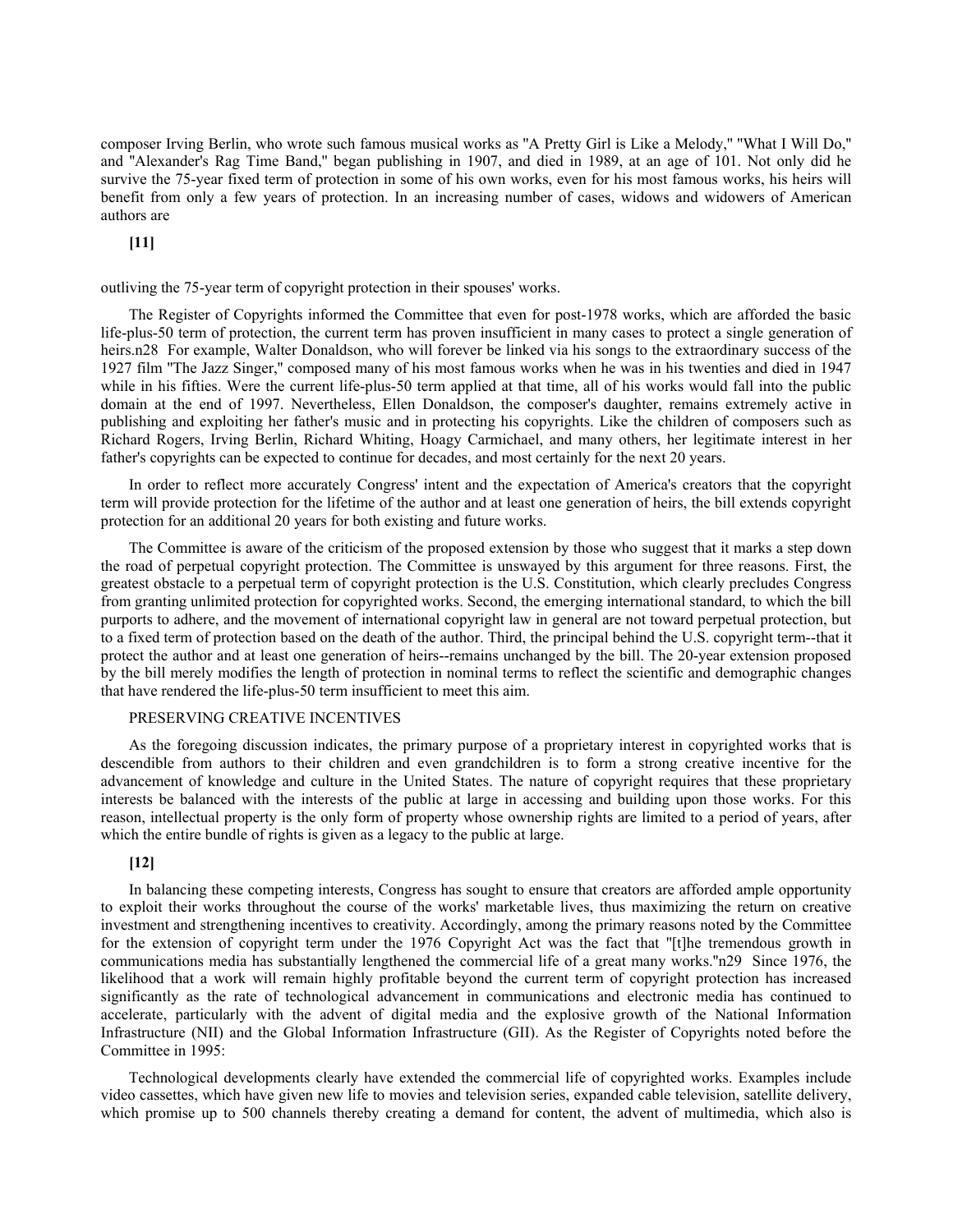creating a demand for content, and international networks such as Internet, i.e., the global information highway. The question is who should benefit from these increased commercial uses?n30

By extending the copyright term for an additional 20 years for all existing and future works, the bill allows American authors to benefit from these increased opportunities for commercial exploitation of their works. The Committee believes that the basic functions of copyright protection are best served by the accrual of the benefits of increased commercial life to the creator for two reasons. First, the promise of additional income will increase existing incentives to create new and derivative works. The fact that the promise of additional income is not realized for many years down the road does not diminish this increased creative incentive. One of the reasons why people exert themselves to earn money or acquire property is to leave a legacy to their children and grandchildren. Furthermore, it is common for authors to choose to exploit their works by transferring their rights in whole or in part to someone else. In so doing, they are able to bargain for the present value of the projected income from commercial exploitation of the work over the course of the entire copyright term. The additional value of a longer term will, therefore, be reflected in the money received by the author for the transfer of his or her copyright, leading again to increased incentives to create.

Second, extended protection for existing works will provide added income with which to subsidize the creation of new works. This is particularly important in the case of corporate copyright owners, such as motion picture studios and publishers, who rely on the income from enduring works to finance the production of marginal

**[13]**

works and those involving greater risks (i.e., works by young or emerging authors). In either case, whether the benefit accrues to individual creators or corporate copyright owners, the ultimate beneficiary is the public domain, which will be greatly enriched by the added influx of creative works over the long term.

# PRESERVATION OF EXISTING WORKS

In addition to strengthening existing incentives to create new and derivative works, the 20-year extension of copyright protection will provide the important collateral benefit of creating incentives to preserve existing works. Until now, copyrighted works have been fixed in perishable media, such as records, film, audiotape, paper, or canvas. Copies or reproductions of these works usually suffer significant degradation of quality. The digital revolution offers a solution to the difficulties of film, video, and audio preservation, and offers exciting possibilities for storage and dissemination of other types of works as well. However, to transfer such works into a digital format costs a great deal of money- money which must come either from public or private sources.

Many of the works we wish to preserve, including the motion pictures and musical works from the 1920's and 1930's that form such an extraordinary part of our Nation's cultural heritage, will soon fall into the public domain. Once in the public domain, the exclusive right to reproduce these works will no longer be protected. Because digital formatting enables the creation of perfect reproductions at little or no cost, there is a tremendous disincentive to investing the huge sums of money necessary to transfer these works to a digital format, absent some assurance of an adequate return on that investment. By extending the current copyright term for works that have not yet fallen into the public domain, including the term for works-made-for-hire (e.g., motion pictures), the bill will create such an assurance by providing copyright owners at least 20 years to recoup their investment. More important, the American public will benefit from having these cultural treasures available in an easily reproducible and indelible format.

# ANONYMOUS AND PSEUDONYMOUS WORKS

The bill also amends current law to grant an additional 20 years of protection to anonymous and pseudonymous works. While such works currently have a copyright term that endures for 75 years from the year of first publication, or for 100 years from the year of creation, whichever expires first, the bill extends that protection to 95 and 120 years respectively.

In addition to providing the benefits of increased creative incentives and greater protection for authors and their heirs, the Committee notes that extending the current copyright term for anonymous and pseudonymous works also advances our ongoing efforts to fulfill our obligations under the Berne Convention. Article 7(3) of the Berne Convention mandates that such works be protected for at least 50 years after they are first made lawfully available to the public. Since the Stockholm Act of July 14, 1967, however, the Berne Convention has recognized the need for an outer limit on the protection of anonymous and pseudonymous works by providing that, ''the countries of the Union shall not be required to protect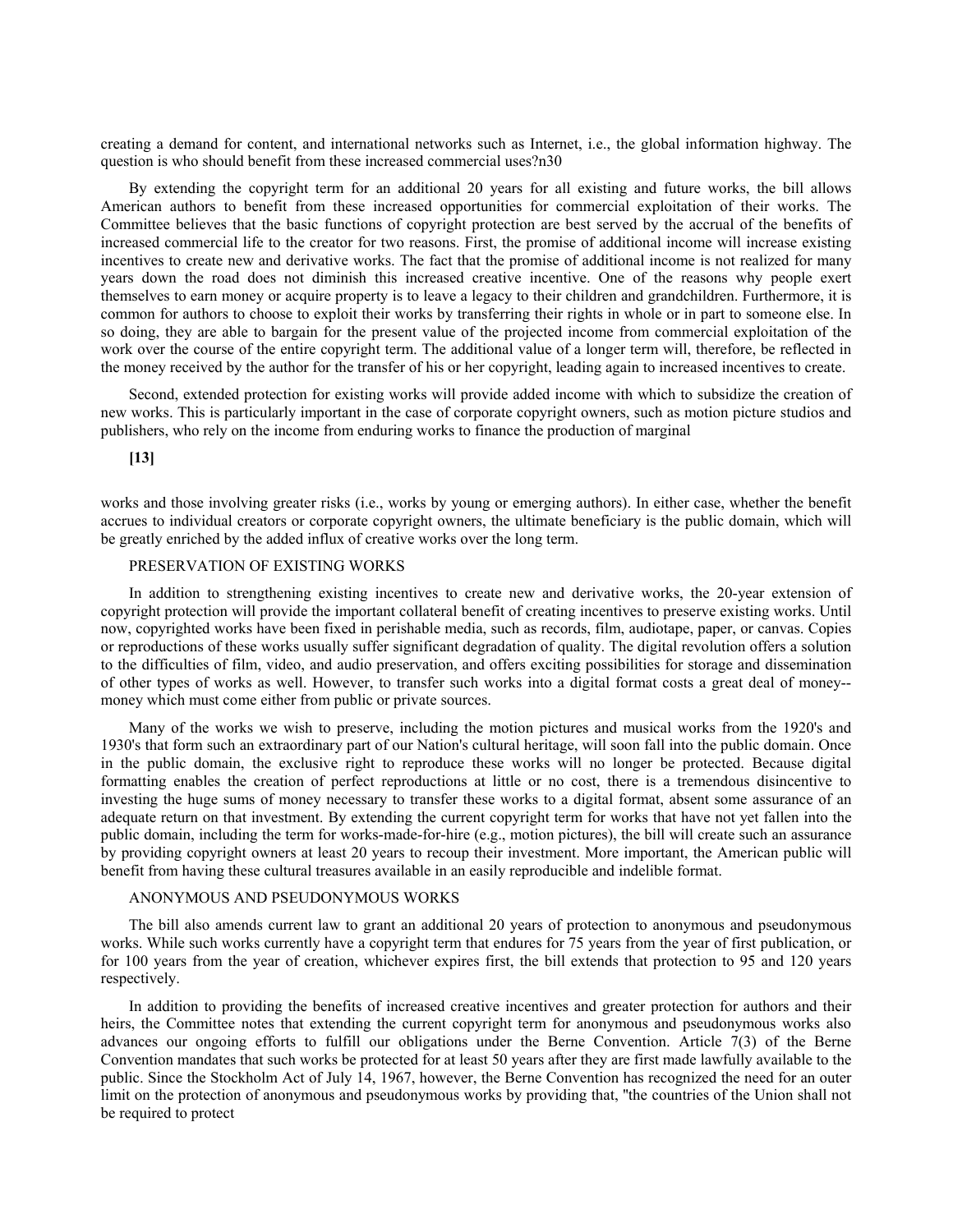### **[14]**

anonymous or pseudonymous works in respect of which it is reasonable to presume that their author has been dead for fifty years.''n31 It has been argued that the American provision setting an outer limit of 100 years of protection for these works is in violation of the Berne Convention, at least with respect to works whose country of origin is not the United States.n32 By increasing the maximum protection from its current 100 years to a period of 120 years, the bill will at least serve to reduce greatly the number of potential situations in which our law may operate in violation of the Berne Convention. This for the reason that it is far more reasonable to presume that an author who created a work 120 years ago may have been deceased for 50 years, than it is to presume that the author of a work created only 100 years ago may have been deceased for at least 50 years.

### UNPUBLISHED WORKS

With the adoption of the 1976 Copyright Act, Congress for the first time limited copyright protection for unpublished works. Section 302 of the Copyright Act provides that unpublished works will be afforded a basic term of protection equal to the life of the author plus 50 years for most works and a maximum term of 100 years from the date the work is created for anonymous works, pseudonymous works, and works made for hire. For works created, but not published or fallen into the public domain prior to January 1, 1978, however, section 303 guarantees a minimum term of protection of 25 years. For such works, copyright subsists beginning on January 1, 1978, and will in no case expire before December 31, 2002. As an incentive to publication, those works that are subsequently published on or before that date are protected for an additional 25 years, or until December 31, 2027, for a minimum of 50 years of Federal copyright protection.

As originally introduced, the bill proposed extending the minimum term of protection for unpublished works created on or before January 1, 1978, for an additional 10 years. The Committee subsequently received testimony from the Register of Copyrightsn33 and additional input from scholars and library representatives that many of these works exist in the forms of letters, photographs, diaries, manuscripts, and similar materials. Because unpublished works were afforded perpetual copyright protection by common law until 1978, many date back to the 1800's or even earlier. As the creators' heirs are often difficult to identify and nearly impossible to locate--even for more modern works--clearing the rights in these works is extraordinarily cumbersome. As a result, many of these works are being stored, out of the public's reach, by libraries, archives, and historical societies who are preparing to make them available to the public when they enter the public domain in 2003.

The Committee agrees with the Register and those from other libraries, archives, and historical societies that the public will not realize sufficient benefit from extended protection for these older unpublished works to justify precluding public access to those works beyond 2003. Accordingly, the bill, as reported, maintains

# **[15]**

the current 25-year minimum term of protection for unpublished works created before 1978. In order to strengthen current incentives to make these works publicly available, however, the bill extends copyright protection for an additional 20 years, if the works are published before December 31, 2002. Therefore, for works created, but not published before January 1, 1978, which are subsequently published on or before December 31, 2002, copyright protection would be guaranteed until December 31, 2047, a minimum of 70 years.

### WORKS MADE FOR HIRE

Section 302(c) of the Copyright Act protects works made for hire for 75 years from first publication or 100 years from creation, whichever is less. The bill extends this term of protection by 20 years, to the shorter of 95 years from publication or 120 years from creation. The Committee has heard criticism from some who have suggested that extending the term of protection for works made for hire is not necessary to harmonize the U.S. term with that of the European Union because the European term of protection for works made for hire is 70 years, 5 years shorter than the existing U.S. term. They argue that a 20-year extension for works made for hire would only serve to exacerbate further the discrepancies between the American and European terms. The Committee believes this argument to be fundamentally flawed for two reasons. First, with few exceptions, the countries of the European Union do not recognize the work-made-for-hire doctrine. The closest corollary is the European doctrine of ''collective works or works created by a legal person,'' which generally affords protection for 70 years from the date a work is made publicly available, or 70 years from creation if the work is never made publicly available.n34 However, in many, if not most cases, this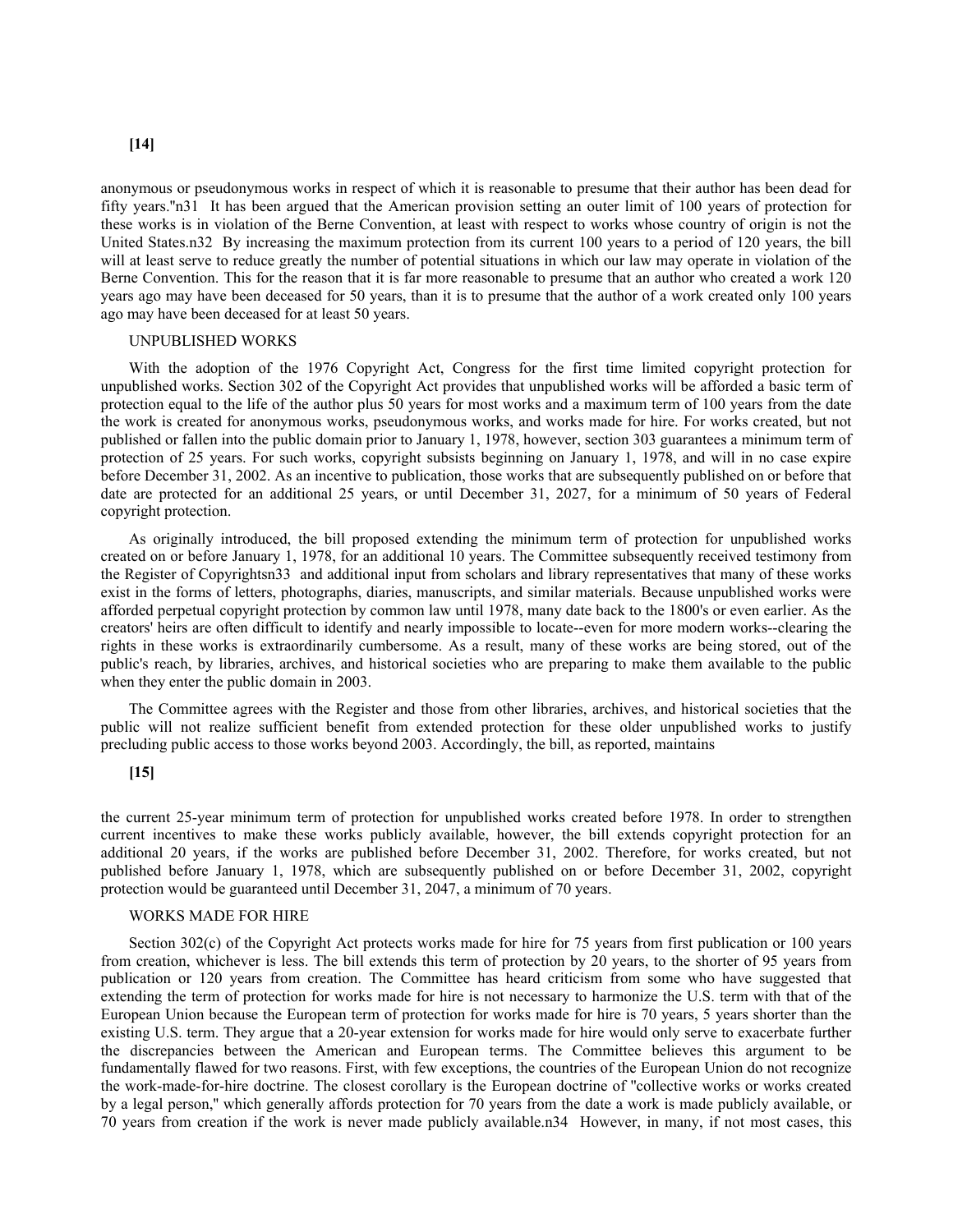category does not include works that U.S. law protects as works made for hire. For example, in Germany, which has implemented the EU Directiven35 and which does not recognize the work-made-for-hire doctrine, the basic term of life-plus-70 applies to newspaper, magazine, and journal articles where the author is identified, regardless of whether the article was prepared in the scope of the author's employment.n36 Similar protection is applied to books and musical works. Where these works are prepared as works made for hire, they are protected in the United States for the shorter of 75 years from publication or 100 years from creation. In many such cases, the European life-plus-70 term would provide greater protection than the fixed 75-year term in the United States. Thus, the application of the rule of the shorter term will result in less protection

### **[16]**

for these works in the countries of the European Union than they might otherwise have.n37

Even in the one instance in which Germany does recognize the work-made-for-hire doctrine (computer programs), the term of copyright protection is equal to 70 years from the death of the employee-author if that author is identifiable.n38 Once again, the 95-year term proposed by the bill will likely compare more favorably with the current German term for such works and will lead to greater protection of U.S. works. This is extremely important considering that American-produced software accounts for 70 percent of the world market and that exports constitute half of the software industry's total annual output.n39

The provisions of the EU Directive regarding motion pictures are based on French law, which also does not recognize the work-made-for-hire doctrine. Under the EU Directive, ''cinematographic or audiovisual works'' are to be protected for 70 years after the death of the last of four principal contributors--the principal director, the author of the screenplay, the author of the dialogue, and the composer of the music created specifically for the work.n40 Assuming this term is applied by the countries of the European Union to American motion pictures, this term would be significantly longer than the 75-year term of protection provided in the United States for works made for hire. In fact, because it is pegged to the life of the longest living of four individuals, the European term is arguably longer than the basic life-plus-70 term.

Once again, intellectual property is among our Nation's largest export sectors, with the European Union forming one of our most prolific markets. Many of our most successful works are protected in the United States as works made for hire, such as motion pictures, TV programs, and home video, which alone provide a surplus balance of trade of more than \$ 4 billion.n41 As illustrated by the previous examples, these works will often be protected by the general lifeplus-70 or similar term prescribed by the EU Directive. By extending the 20-year term to works made for hire, the bill ensures the fullest protection for these works abroad and the greatest available return on investment for the U.S. economy and American creators.

The second flaw in the argument that an extension of copyright protection for works made for hire is unnecessary for harmonization purposes is the fact that it fails to recognize the additional justifications for extending the copyright term. As discussed above, technological developments have significantly lengthened the com-

### **[17]**

mercial life of creative works. This is particularly true for many of the works protected in the United States as works made for hire. For reasons already stated, the Committee believes the Nation's interests are best served by allowing the creators of these works, whether they be individuals or a so-called ''corporate authors,'' to receive the benefit of the increased marketability of their creations.

Some who oppose the extension of copyright term for ''corporate authors,'' and more precisely for corporate copyright owners in general, suggest that a portion of the additional revenue generated for these copyright owners by virtue of the extended term should be used to subsidize public funding for the arts. The Committee notes that some members of the Committee have signed a letter requesting that the Register of Copyrights and the Director of Congressional Research of the Library of Congress identify ways to raise money, by way of the copyright process, for a Federal fund to benefit the public arts and humanities communities.

### TERMINATION RIGHTS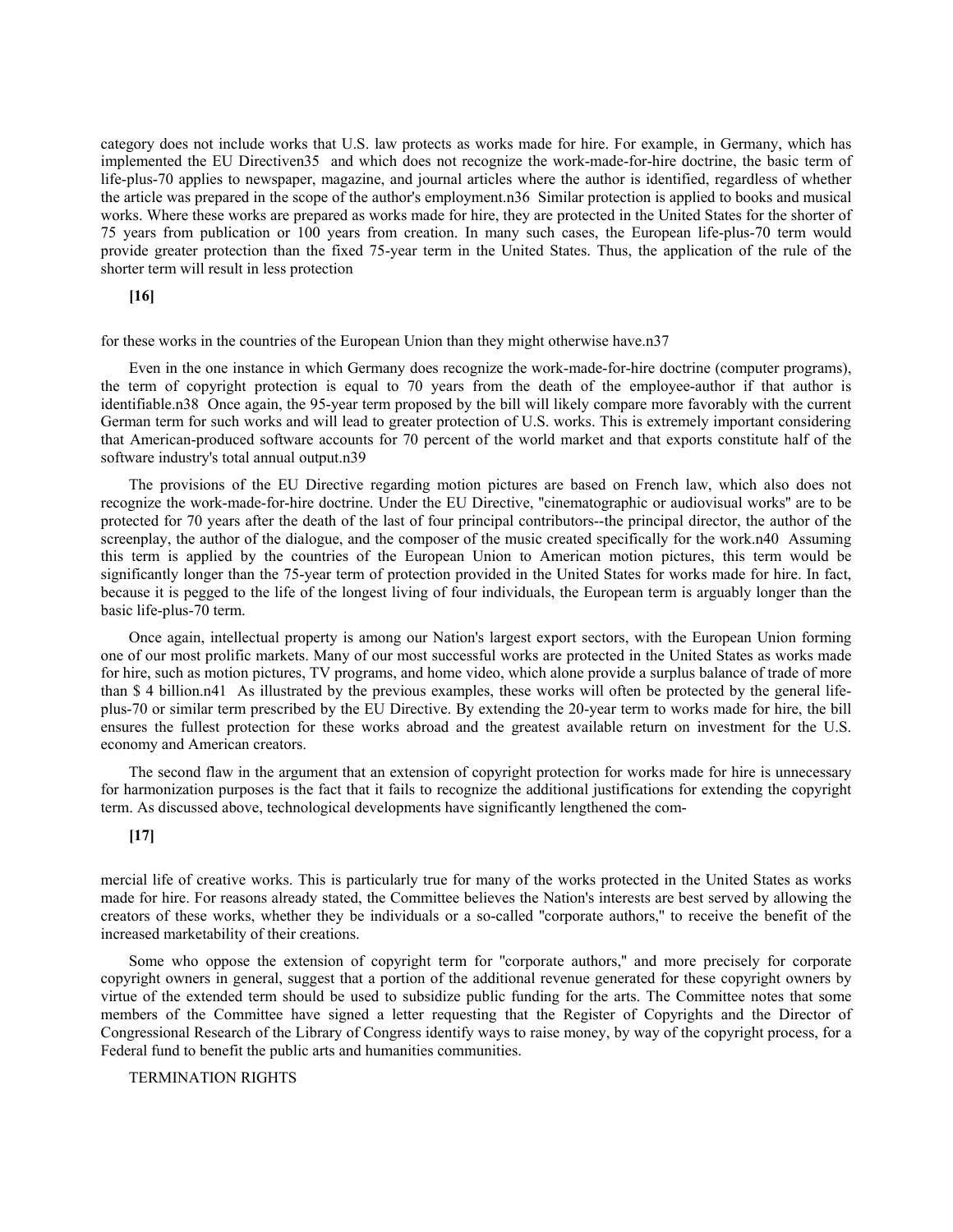Section 304(c) of the Copyright Act sets forth several conditions for the termination of the grant of a transfer or license of the renewal copyright or any right under it, with respect to copyrights subsisting in either its first or renewal term on January 1, 1978, other than a copyright in a work made for hire. One of those conditions is that termination be effected by the serving of advance written notice upon the grantee or the grantee's successor in title. Such notice must state the effective date of termination, which must be either within 5 years after January 1, 1978, or within a period of 5 years beginning 56 years from the date the copyright was originally secured, whichever is later. This so-called ''power of termination'' was created by the 1976 Copyright Act to allow original creators the opportunity to bargain for the benefit of the additional 19 years of copyright protection provided by that Act.

Termination rights are a limited exception to the general principle embodied in the Copyright Act that copyrights are fully assignable by contract. Just as such an exception was appropriate to allow original creators to benefit from the newly created property right under the 1976 Act, the Committee believes that original authors or their dependents should have the opportunity to bargain for the rights provided by the 20-year copyright term extension in the bill. For most authors, this result will be realized under the current termination provisions of *17 U.S.C. section 304*(c). This is true because termination may be effected under section 304(c) at any time within a 5-year window, beginning 56 years from the date of publication. For the authors of the vast majority of works, this 5-year window of opportunity has not yet passed, leaving them free to bargain for the benefit of both the 19-year extension under the 1976 Act and the 20-year extension under S. 483. However, for authors of a much smaller number of works (i.e., works published between 1921 and 1934) this window has already closed. Some of these authors exercised their termination right while the window was still open. According to the Copyright Office, however, the ac-

# **[18]**

tual number of authors who did so is relatively small.n42 Therefore, the Committee believes that the creation of a revived power of termination for individuals who did not previously exercise their now-expired termination right under section 304(c) is both consistent with the intent of the 1976 Act and appropriate as a matter of basic fairness to the individual creators who our copyright law purports to protect.

Accordingly, the bill adds a new subsection (d) to section 304, which provides that in the case of a subsisting copyright, other than a work made for hire, where the termination right has expired and the author/owner of the termination right has not exercised such right prior to the effective date of this Act, the author/owner may still achieve termination during a 5-year period commencing at the end of 75 years from the date the copyright was originally secured. With the exception of the period in which the termination may be effected, such a termination is subject to the same terms and conditions as a termination under section 304(c).

# LIMITED EXEMPTIONS FOR LIBRARIES AND OTHER NON-PROFIT INSTITUTIONS

The Committee is not unaware of the concern that a 20-year term extension may not take into account those institutions that depend on legal, noncommercial use of protected copyright material. Current law permits libraries and archives to make limited copies or phonorecords of a work under certain circumstances, such as for preservation purposes, or for limited nonsystematic uses for patrons, when the ''reproduction or distribution is made without any purpose of direct or indirect commercial advantage.''n43

The Committee is also cognizant, however, of the competing concern of copyright owners, who have expressed their belief that noncommercial users often bypass acquiring such works through readily available commercial means or can compete with the copyright owner's uses. The Committee sought to address both of these concerns by amending current copyright law to permit qualified libraries, archives, and nonprofit educational institutions to reproduce or distribute a copy of a protected work in the last 20 years of its term for limited noncommercial purposes, that is, for purposes of presentation, scholarship, teaching or research, and under certain conditions, including a reasonable investigation that a work is neither subject to normal commercial exploitation nor obtainable at a reasonable price. Furthermore, the legislation provides copyright owners an opportunity to notify the Copyright Office when these conditions are not met. The Committee recognizes the fact that representatives of copyright owners and the nonprofit institutions covered by this provision are in the process of negotiating mutually agreeable terms that may differ from those adopted by the Committee. Should further agreement be reached by these parties, it is the intent of the Committee that the precise terms of this provision be subject to further modification in light of such an agreement.

# **[19]**

NONRESTORATION OF COPYRIGHT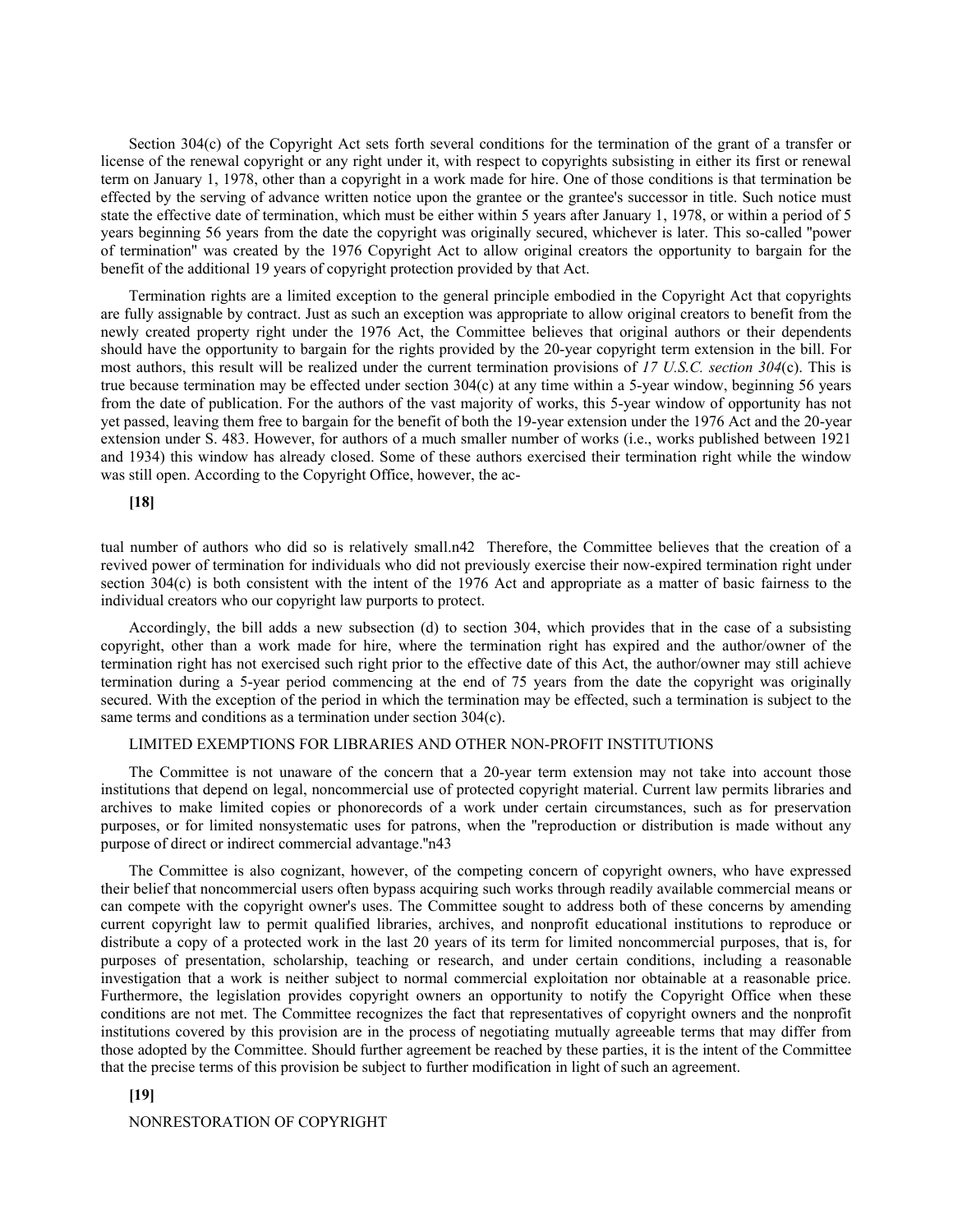Several individuals, including the Register of Copyrights, suggested to the Committee that the bill, as originally introduced, was somewhat ambiguous as to whether an extension of copyright term would serve to restore copyright protection to works that have recently entered the public domain. It is not the Committee's intent that copyright be restored to public domain works, and the bill, as reported, is amended to clarify this point.

# IV. VOTE OF THE COMMITTEE

Pursuant to paragraph 7 of rule XXVI of the Standing Rules of the Senate, each Committee is to announce the results of rollcall votes taken in any meeting of the Committee on any measure or amendment. The Senate Judiciary Committee, with a quorum present, met on Thursday, May 23, 1996, at 10 a.m., to mark up S. 483. The following rollcall votes occurred on amendments proposed thereto:

(1) Motion to table the Brown-Thurmond amendment on music licensing. The motion was agreed to by a rollcall vote of 12 yeas to 6 nays.

 YEAS NAYS Simpson (by proxy) Thurmond Thompson Grassley DeWine Specter (by proxy) Biden (by proxy) Brown Kennedy (by proxy) Kyl Leahy Abraham (by proxy) Heflin (by proxy) Simon (by proxy) Kohl (by proxy) Feinstein Feingold Hatch

(2) Vote on the Brown amendment denying extension to ''corporate'' copyright owners. Amendment was defeated by a rollcall vote of 4 yeas to 12 nays.

 YEAS NAYS Thurmond Simpson (by proxy) Grassley Thompson Brown DeWine (by proxy) Kyl Abraham (by proxy) Biden (by proxy) Kennedy (by proxy) Leahy Heflin (by proxy) Simon (by proxy) Feinstein Feingold Hatch

# **[20]**

(3) Motion to favorably report the bill, with an amendment in the nature of a substitute. The motion was adopted by a rollcall vote of 15 yeas to 3 nays.

 YEAS NAYS Thurmond Brown Simpson (by proxy) Kyl Grassley Kohl (by proxy) Specter (by proxy) Thompson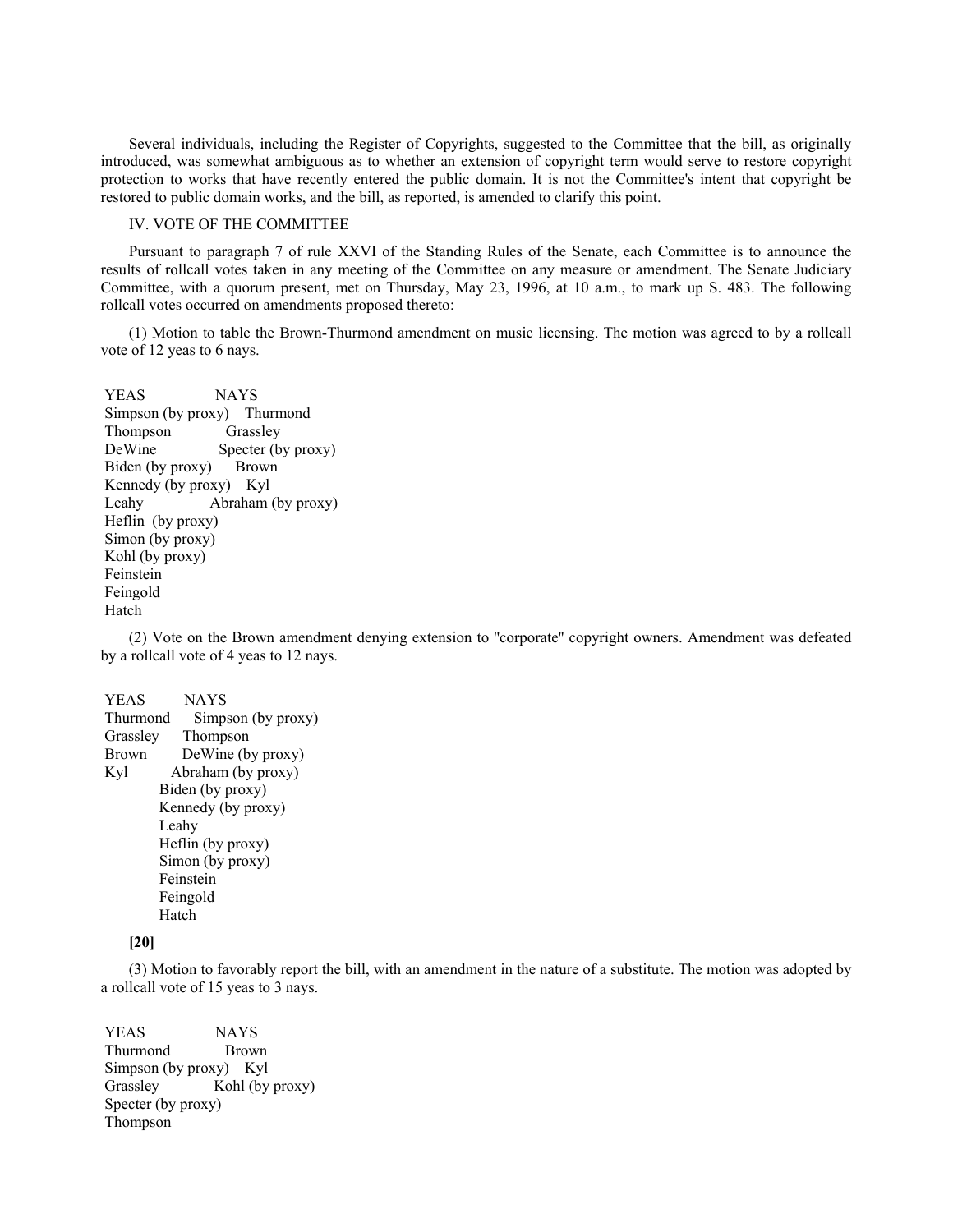| DeWine             |
|--------------------|
| Abraham (by proxy) |
| Biden (by proxy)   |
| Kennedy (by proxy) |
| Leahy              |
| Heflin (by proxy)  |
| Simon (by proxy)   |
| Feinstein          |
| Feingold           |
| Hatch              |

V. SECTION-BY-SECTION ANALYSIS

SECTION 1. SHORT TITLE

The proposed legislation is entitled the Copyright Term Extension Act of 1996.

SECTION 2. DURATION OF COPYRIGHT PROVISIONS

### *Section 2(a)--Clarification of library exemption of exclusive rights*

This subsection amends section 108 of the Copyright Act, governing limited exemptions from copyright infringement for libraries and archives, by redesignating subsection (h) as subsection (i) and inserting a new subsection (h). The new subsection (h)(1) will allow libraries, archives, and nonprofit educational institutions to reproduce and distribute copies of works for preservation, scholarship, teaching and research during the last 20 years of copyright, if the works are not being commercially exploited and cannot be obtained at a reasonable price. The new subsection  $(h)(2)$ provides that the limited exemption does not apply where the copyright owner provides notice to the Copyright Office that the conditions regarding commercial exploitation and reasonable availability have not been met.

### *Section 2(b)--Preemption with respect to other laws*

This subsection amends section 301(c) of the Copyright Act to extend for an additional 20 years the application of common law and State statutory protection for sound recordings fixed before February 15, 1972. Under section 301, the Federal law generally preempts all State and common-law protection of copyright with several exceptions, including one for sound recordings fixed before February 15, 1972 (the effective date of the statute extending Federal copyright protection to sound recordings). Because Federal copyright protection applies only to sound recordings fixed on or after that date, Federal preemption of State statutory and common-

# **[21]**

law protection of sound recordings fixed before February 15, 1972, would result in all of these works falling into the public domain. The section 301 exception was enacted to ensure a 75-year minimum term of copyright protection for these works. By delaying the date of Federal Copyright Act preemption of State statutory and common-law protection of pre-February 15, 1972, sound recordings until February 15, 2067, this subsection extends the minimum term of protection for these works by 20 years.

# *Section 2(c)--Duration of copyright: Works created on or after January 1, 1978*

This subsection amends section 302 of the Copyright Act to extend the U.S. term of copyright protection by 20 years for all works created on or after January 1, 1978. For works in general, which currently enjoy protection for the life of the author plus 50 additional years under section 301(a), this section creates a term equal to the life of the author plus 70 years. Likewise, for joint works under section 302(b), this section extends the current term of protection to the life of the last surviving author plus 70 years. For anonymous works, pseudonymous works, and works made for hire, which are protected the shorter of 75 years from publication or 100 years from creation under section 302(c), this subsection extends the term to the shorter of 95 years from publication or 120 years from the date the work is created.

This subsection also amends section 302(e) of the Copyright Act to extend by 20 years the various dates relating to the presumptive death of the author as a complete defense against copyright infringement. Whereas current copyright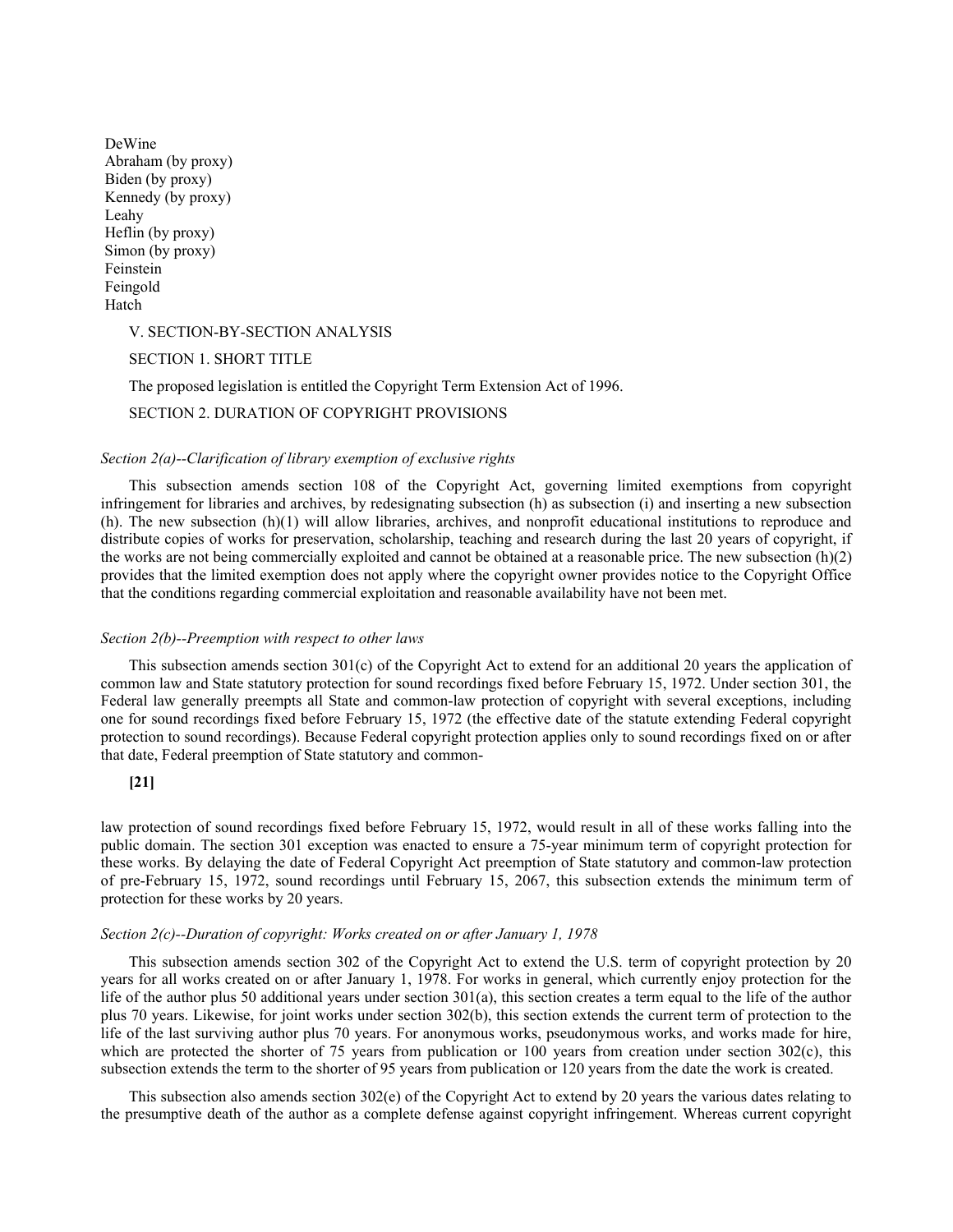protection is generally tied to the life of the author, it is sometimes not possible to ascertain whether the author of a work is still living, or even to identify the year of death if the author is deceased. Section 302(e) provides a complete defense against copyright infringement when the work is used more than 75 years after publication or 100 years after creation, whichever is less, provided the user obtains a certificate from the Copyright Office indicating that it has no record to indicate whether that person is living or died less than 50 years before. This subsection would extend protection of such works for an additional 20 years--95 years from publication and 120 years from creation--as well as base the presumptive death of the author on certification by the Copyright Office that it has no record to indicate whether the person is living or died less than 70 years before, which is 20 years longer than the 50 years currently provided for in section 302(e).

### *Section 2(d)--Duration of copyright: Works created but not published or copyrighted before January 1, 1978*

This subsection amends section 303 of the Copyright Act to extend the minimum term of copyright protection by 20 years for works created but not copyrighted before January 1, 1978, provided they are published prior to December 31, 2002. Prior to 1978, unpublished works enjoyed perpetual copyright protection. Beginning in 1978, however, copyright protection for unpublished works was limited to the life of the author plus 50 years, or 100 years from creation for anonymous works, pseudonymous works, and

### **[22]**

works made for hire. Under section 303, however, works created but not published before January 1, 1978, are guaranteed protection until at least December 31, 2002. Works subsequently published before that date are guaranteed further protection until December 31, 2027. This subsection provides an additional 20 years of protection for these subsequently published works by ensuring that copyright protection will not expire before December 31, 2047.

# *Section 2(e)(1)(A)--Duration of copyright: Copyrights in their first term on January 1, 1978*

This subsection amends section 304(a) of the Copyright Act to extend the term of protection for works in their first term on January 1, 1978, by extending the renewal term from 47 years to 67 years. The effect of this amendment is to provide a composite term of protection of 95 years from the date of publication.

# *Section 2(e)(1)(B)--Duration of copyright: Copyrights in their renewal term or registered for renewal before January 1, 1978*

This subsection amends section 304(b) of the Copyright Act to extend the copyright term of pre-1978 works currently in their renewal term from 75 years to 95 years. As amended, this section clarifies that the extension applies only to works that are currently under copyright protection and is not intended to restore copyright protection to works already in the public domain.

### *Section 2(e)(1) (C) and (D)--Termination of transfers and licenses*

These subsections amend section 304(c) of the Copyright Act and create a new subsection (d) to provide a revived power of termination for individual authors whose right to terminate prior transfers and licenses of copyright under section 304(c) has expired, provided the author has not previously exercised that right. Under section 304(c), an author may terminate a prior transfer or license of copyright for any work, other than a work made for hire, by serving advance written notice upon the grantee or the grantee's successor at least 2, but not more than 10, years prior to the effective date of the termination. Such termination may be effected at any time within 5 years beginning at the end of 56 years from the date of publication. The purpose of this termination provision was to afford the individual creator the opportunity to bargain for the benefit of the 19-year extension provided by the 1976 Copyright Act.

For most individual creators, the existing power of termination under section  $304(c)$  will allow them to terminate prior transfers and to bargain for the benefit of both the extension under the 1976 Copyright Act and the extension under the Copyright Term Extension Act of 1996. For a much smaller group of individuals, the 5-year window in which to terminate prior transfers under section 304(c) has already expired. Thus, these creators are denied the opportunity to reap the benefits of the extended term, while the current copyright owners are given a 20-year windfall. This subsection amends the existing termination provisions under section 304(c) of Copyright Act to create a revived window,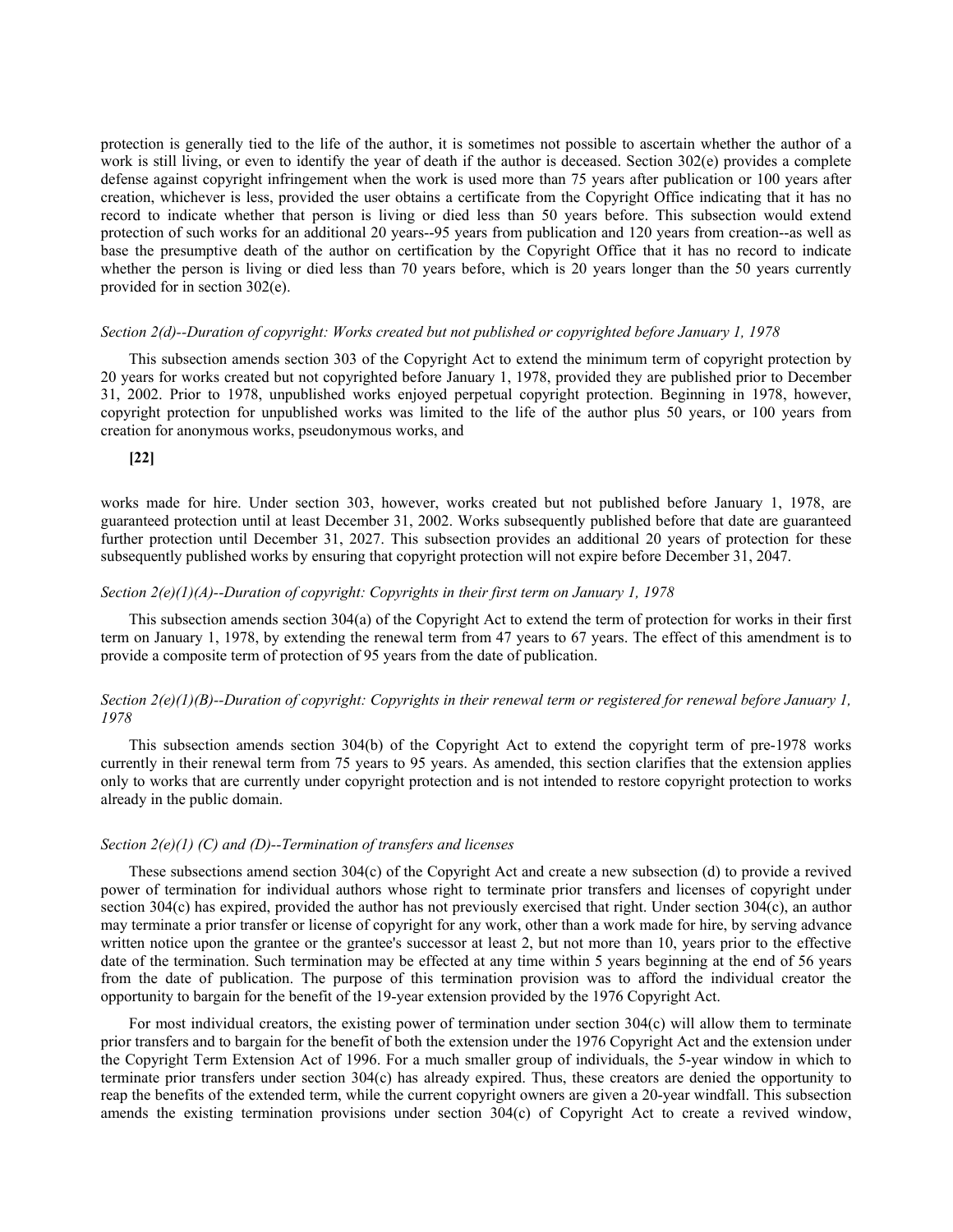beginning at the end of the current 75-year copyright term, in which individual creators or their heirs who did not terminate previous transfers or grants prior

**[23]**

to the expiration of their right of termination under section 304(c) may bargain for the benefit of the extended term.

### *Section 2(e)(2)--Copyright Renewal Act revisions*

This subsection makes corresponding amendments to section 102 of the Copyright Renewal Act of 1992 (Public Law 102 307, 106 Stat. 266) to reflect the changes made by the Copyright Term Extension Act.

# SECTION 3. EFFECTIVE DATE

This Act and the amendments made thereby shall be effective on the date of enactment.

VI. COST ESTIMATE

 U.S. CONGRESS, CONGRESSIONAL BUDGET OFFICE, *Washington, DC, June 17, 1996.*

Hon. ORRIN G. HATCH,

*Chairman, Committee on the Judiciary,*

## *U.S. Senate, Washington, D.C.*

DEAR MR. CHAIRMAN: The Congressional Budget Office has reviewed S. 483, the Copyright Term Extension Act of 1996, as ordered reported by the Senate Committee on the Judiciary on May 23, 1996. CBO estimates that enacting S. 483 would result in no significant cost to the Federal Government. Because enactment of this bill would not affect direct spending or receipts, pay-as-you-go procedures would not apply. S. 483 would extend the copyright term for works created on or after January 1, 1978, from life of the author plus 50 years after the author's death to life of the author plus 70 years after death. The bill would extend most other current copyrights for an additional 20 years, including copyrights for works by anonymous authors and copyrights for works created before January 1, 1978. The original creator of a work often sells his or her copyrighted material to other individuals or firms. S. 483 would provide the original creator of a work, or his or her descendants, with the power to renegotiate the terms of a sale to receive compensation for the additional 20 years of copyright protection granted under this bill. Finally, the bill would authorize libraries and other nonprofit institutions to reproduce a copyrighted work for certain purposes and would delay the preemption of certain State and common laws.

If S. 483 were enacted, the Copyright Office would have to update its printed materials to reflect the changes in the copyright law. The office would insert flyers with the changes into most materials and would not need to reprint the materials immediately. Based on information from the Copyright Office, CBO estimates that updating the printed material would cost less than \$ 500,000 over the 1997-2002 period, assuming appropriation of the necessary funds. We expect that the bill would have no other budgetary impact.

S. 483 contains no intergovernmental or private-sector mandates as defined in Public Law 104-4, and would impose no direct costs on state, local, or tribal governments.

### **[24]**

If you wish further details on this estimate, we will be pleased to provide them. The CBO staff contact is Rachel Forward.

Sincerely,

JUNE E. O'NEILL, *Director*.

VII. REGULATORY IMPACT STATEMENT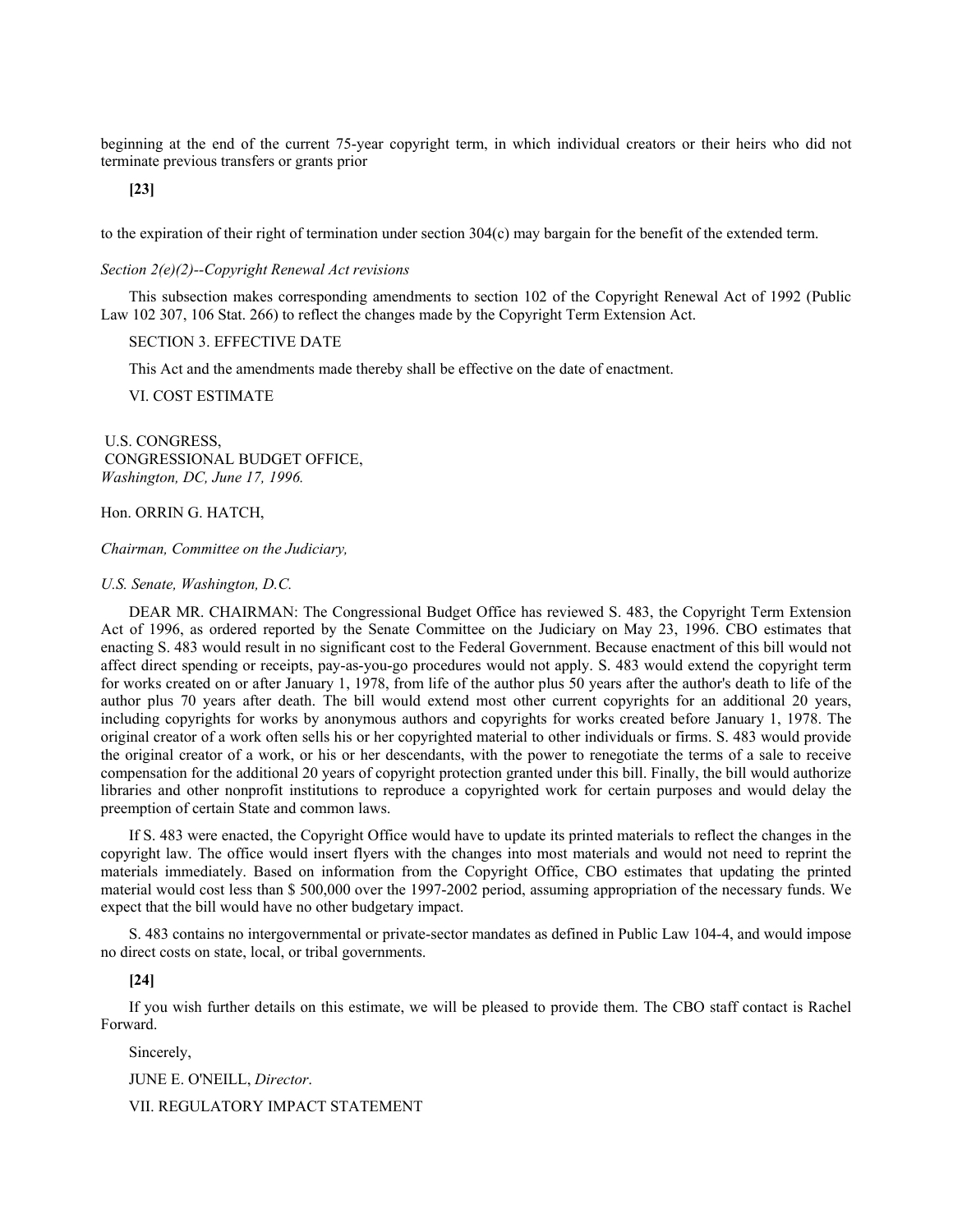In compliance with paragraph 11(b)(1), rule XXVI of the Standing Rules of the Senate, the Committee, after due consideration, concludes that S. 483 will have no significant regulatory impact.

# **[25]**

# VIII. ADDITIONAL VIEWS OF MR. LEAHY

I was not an original sponsor of S. 483 and raised a number of questions and concerns that I had with the bill as originally introduced at the Judiciary Committee hearing in September 1995.

I spoke of a letter I had received from Prof. Karen Burke Lefevre of Vermont and the Rensselaer Polytechnic Institute. She expressed reservations, as a researcher and author, that Congress not extend the term for unpublished works beyond the term set by the 1976 Act. This category of materials is set to have its copyrights expire in 2002. They include anonymous works and unpublished works of interest to scholars. The substitute accommodates these interests and preserves the public availability of these materials in 2003. I want to thank Marybeth Peters, our Register of Copyrights, for supporting this improvement in the bill.

I also feel strongly that the extension of the copyright term should include public benefit, such as the creation of new works or benefit to public arts. Senator Dodd, Senator Kennedy, and I have been concerned about finding an appropriate way to benefit the public from this extension and continue to do so. Along these lines, I am delighted that Senators Simpson and Brown joined with us in a request to the Copyright Office to examine how the extension in this bill will benefit copyright industries, authors and the public.

I am concerned about libraries, educational institutions and nonprofits being able to access materials and provide access in turn for research, archival, preservation and other purposes. The substitute is a step in that direction. The copyright industry representatives and library representatives have narrowed their differences. I ask for their continued help in crafting the best balance possible to create public access for noncommercial purposes during the extension period without undercutting the value of the copyrights.

At the hearing I also raised the notion of a new right of termination for works where the period of termination in current law has already passed and the 20-year extension inures to the benefit of a copyright transferee. The substitute creates such a right of termination.

Finally, I frankly admitted at our hearing that I was still considering whether there was sufficient justification for extending the copyright term for an additional 20 years. At our hearing we considered the recent European Union Directive to its member countries to provide copyright protection for a term of life plus 70 years by July 1, 1995. While many of our trading partners did not extend their terms by that date, they have acted to do so in the past year.

I recently received a letter from Bruce A. Lehman, the Assistant Secretary of Commerce and Commissioner of Patents and Trademarks, in which he reports that Austria, Germany, Greece, France, Denmark, Belgium, Ireland, Spain, Italy, and the United Kingdom have now complied with the EU Directive on Copyright Term. Swe-

#### **[26]**

den, Portugal, Finland and the Netherlands apparently have legislation pending, as well. With so many of our trading partners moving to the longer term but preparing to recognize American works for only the shorter term, I believe it is time for us to act.

Given the changes made in S. 483 to accommodate the concerns that I raised with the original language and the changes in the international setting, I cosponsored the Committee substitute at our Judiciary Committee Executive Business session.

### PATRICK LEAHY.

**[27]**

### IX. ADDITIONAL VIEWS OF MESSRS. SIMON AND KENNEDY

We support the goals of S. 483. The harmonization of the U.S. copyright term with that of the European Union will yield significant economic benefits to our Nation generally and to our creators in particular--benefits which, in turn, will stimulate future creativity and eventually lead to a broader and richer public domain.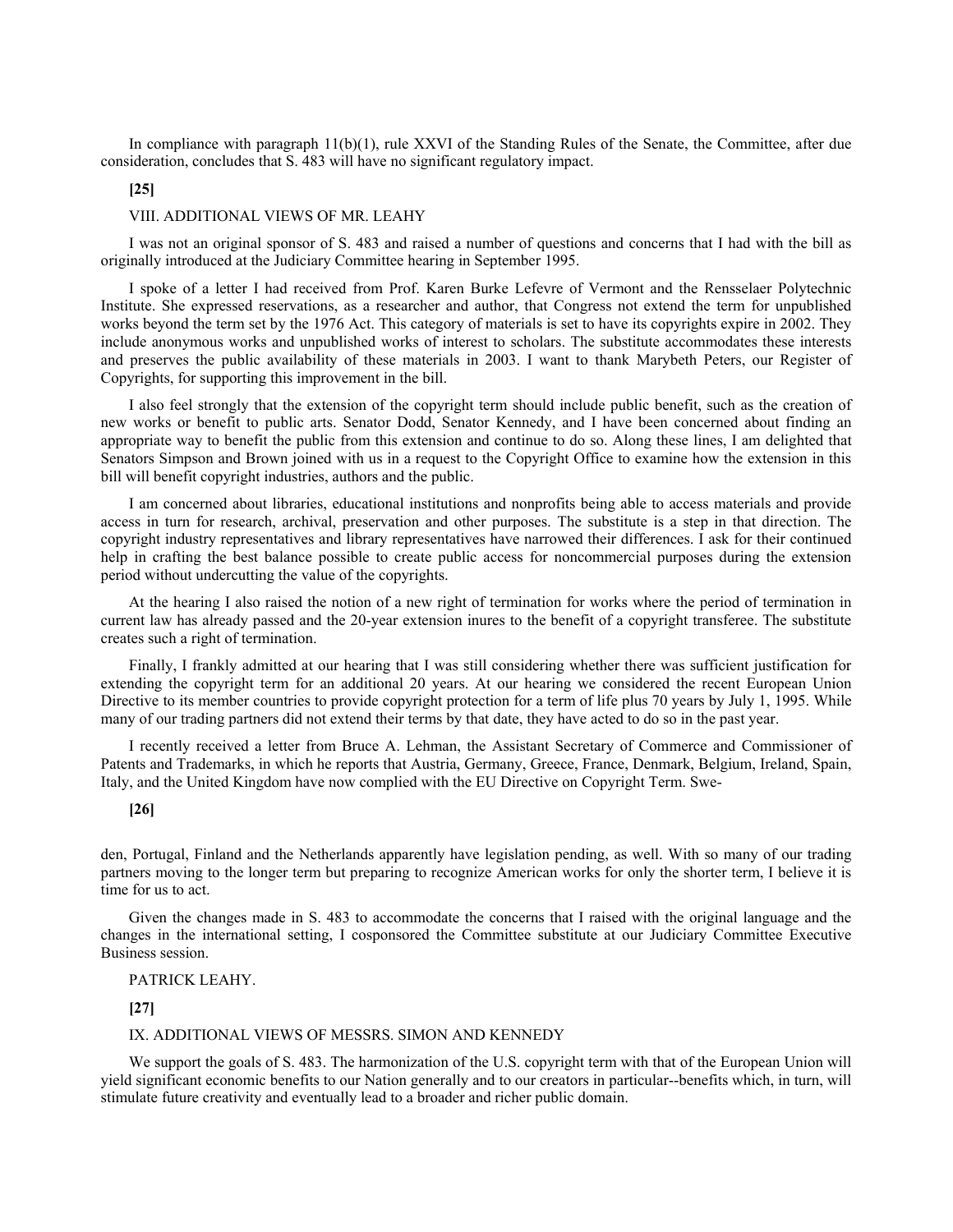At the same time, it is important to bear in mind that Congress has consistently ensured that the benefits of copyright protection flow both to information owners and users. In light of these dual policy goals, we continue to be concerned about the effects this legislation will have on libraries, archives, and other entities engaged in the preservation and provision of existing noncommercial works. Just as an extended copyright term enriches our creative process, so too does continued access by scholars, researchers, and teachers to materials that are not being commercially exploited. These are the raw materials from which spring the commercial works that will generate profits and receive protection in the future: the ignored author of today may become the Jane Austen or Louisa May Alcott of tomorrow. Thus, libraries and other preservationists have a vital role in the creative process--a role that in fact *stands to benefit* copyright holders and that must be maintained.

S. 483 takes substantial steps toward affording such protection, creating a so-called ''library exemption'' that allows libraries and archives to continue reproducing and distributing noncommercial works for purposes of ''preservation, scholarship, teaching, or research'' during the 20-year period added to the copyright term by this legislation. This exemption, included in S. 483 after extended (but thus far unsuccessful) negotiations between the copyright holding community and the libraries, is a step in the right direction, but only one step, and, as suggested in the Committee Report, not a final product that the Committee sought to write into S. 483 as reported.

Indeed, there is a real question whether S. 483's exemption goes far enough in protecting the important efforts of our libraries and archives. Certainly those institutions themselves do not think so. For example, they argue that because the legislation *does not* protect libraries' and others' ability to *display* or *perform* noncommercial works during the additional 20-year term, scholars' computerized access to creative--and it must be repeated, noncommercial--works in the new digital universe will be cut off, and educators will be unable to promote noncommercial works through public performances.

One disinterested and expert observer--the Register of Copyrights--agrees with them, and has offered her own compromise proposal that also would exempt from coverage under the additional 20-year term the display and performance of noncommercial works by libraries, archives, and schools acting as such reposi-

#### **[28]**

tories. The Register was tasked by the chairman of the House Subcommittee on Courts and Intellectual Property with moderating and overseeing the negotiations discussed above, and with making an independent recommendation if the negotiations proved fruitless. She has heard the arguments supporting all positions. Her already expert opinion on intellectual property matters should be given particular weight in light of this background.

There is time before S. 483 reaches the Senate floor for a compromise satisfactory to all parties to be reached on the library issue. To his credit, the Chairman of the Judiciary Committee, Senator Hatch, has expressed a desire to see this issue resolved by the parties and has indicated his intention to incorporate into S. 483 any agreement that can be reached as to the scope of a library exemption, so long as that agreement comports with the basic goals of our national copyright policy discussed above. We are optimistic that the libraries and the copyright community--with an eye toward the recommendations of the Register--will reach such an accord. If no such accord can be reached, however, we believe the Register of Copyright's proposal should be substituted for the ''placeholder'' provision that is currently in S. 483. If the parties' own or the Register's version of a ''library exemption'' is ultimately presented to the full Senate, we will be able to fully support a bill that already has much to recommend it.

### TED KENNEDY. PAUL SIMON.

### **[29]**

#### X. MINORITY VIEWS OF MR. BROWN

The current length of copyright term protection is the life of the author plus 50 years. To suggest that the monopoly use of copyrights for the creator's life plus 50 years after his death is not an adequate incentive to create is absurd. Denying open public access to copyrighted works for another 20 years will harm academicians, historians, students, musicians, writers, and other creators who are inspired by the great creative works of the past.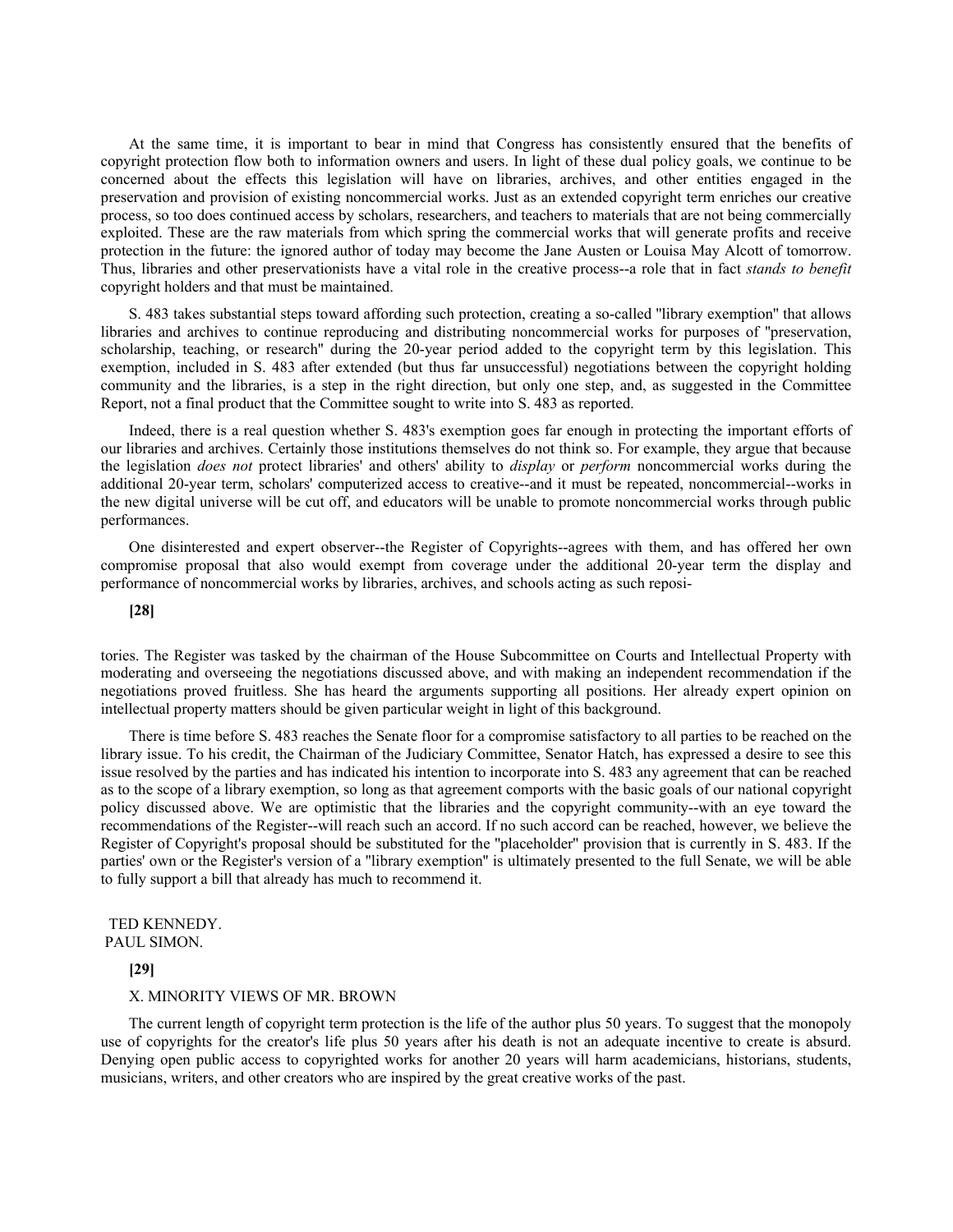Copyright law relies on a delicate balance between rewarding creators and disseminating works for the public benefit. The creators' reward is significant and nearly absolute. Creators are granted the rights to monopolize the exploitation of their work. However, "[t]he primary purpose of copyright is not to reward the author, but is rather to secure 'the general benefits derived by the public from the labors of the authors.' "n1 In the words of the Supreme Court, ''[c]reative work is to be encouraged and rewarded, but private motivation must ultimately serve the cause of promoting broad public availability of literature, music, and other arts. The immediate effect of our copyright law is to secure a fair return for an author's creative labor. But the ultimate aim is, by this incentive, to stimulate artistic creativity for the general public good.''n2

Before we extend the term of copyright for the fourth time,n3 we bear the burden of justifying any change to that delicate balance. In my view, since the reasons which are offered for extending the copyright term are both unconvincing and unrelated to the public benefit, we have not carried our burden to justify the extension.

# S. 483, COPYRIGHT TERM EXTENSION ACT

This bill proposes a copyright term of life of the author plus 70 years. That means the proposed term would be the current term--life of the author plus 50 years--plus an additional 20 years. Put another way, the monopoly grant could extend for six or seven generations. After the author's life, he likely would have children and grandchildren. Adding 50 years to that likely would mean that the author's grandchildren are then either parents or grandparents.

# **[30]**

Adding another 20 years to that would likely mean that the grandchildren's children or grandchildren have children of high school or college age.

To understand how this would apply to current works, look at what life-plus-70 years would mean for the next Irving Berlin. He wrote ''Alexander's Ragtime Band'' in 1915. He lived until 1989. If the proposed new standard of lifeplus-70 years applied to Berlin, his song, ''Alexander's Ragtime Band'' would not be freely available to the public until 2059. The length of Berlin's copyright term or monopoly grant would be from 1915 to 2059, or 144 years from creation. We would thus be denying seven generations of Americans the right to freely use the song.n4

Duke Ellington's works from 1921 and later would not be freely available to the public until 2016 or later. "East St. Louis Toodle-O,'' written in 1927, would not come out until 2022. ''Mood Indigo,'' written in 1930, would not see the light of day, so to speak, until 2025. George Gershwin's ''Rhapsody in Blue,'' written in 1924, would not come out until 2019. ''I Got Rhythm,'' written in 1930, would not come out until 2025.

The majority report tries to justify extending the term of copyright for another 20 years on two general grounds: the international standard for copyright law and the economic incentive to stimulate creativity. The Committee report reveals another motivation behind this legislation when it states,

The additional value of a longer term will, therefore, be reflected in the money received by the author for the transfer of her copyright, leading again to increased incentives to create. \* \* \* [E]xtended protection for existing works will provide added income with which to subsidize the creation of new works. This is particularly important in the case of corporate copyright owners, such as motion picture studios and publishers. \* \* \*

Yet, because this bill vests the extra 20 years of copyright protections with the copyright owner instead of the creator, the creators do not necessarily receive the money--copyright owners (often corporate owners) do. The owners' rights are based on contractual transfers that were executed under the 1908 or 1976 Acts, so when the creators signed away their rights, there was no expectation of the extra 20 years. We must ask the question: Why we are providing such a corporate windfall?

### THE PURPORTED NEED TO HARMONIZE

Supporters of the bill claim we need to harmonize our copyright law with the European standard. The majority report states that the purpose of copyright term extension is ''to ensure adequate pro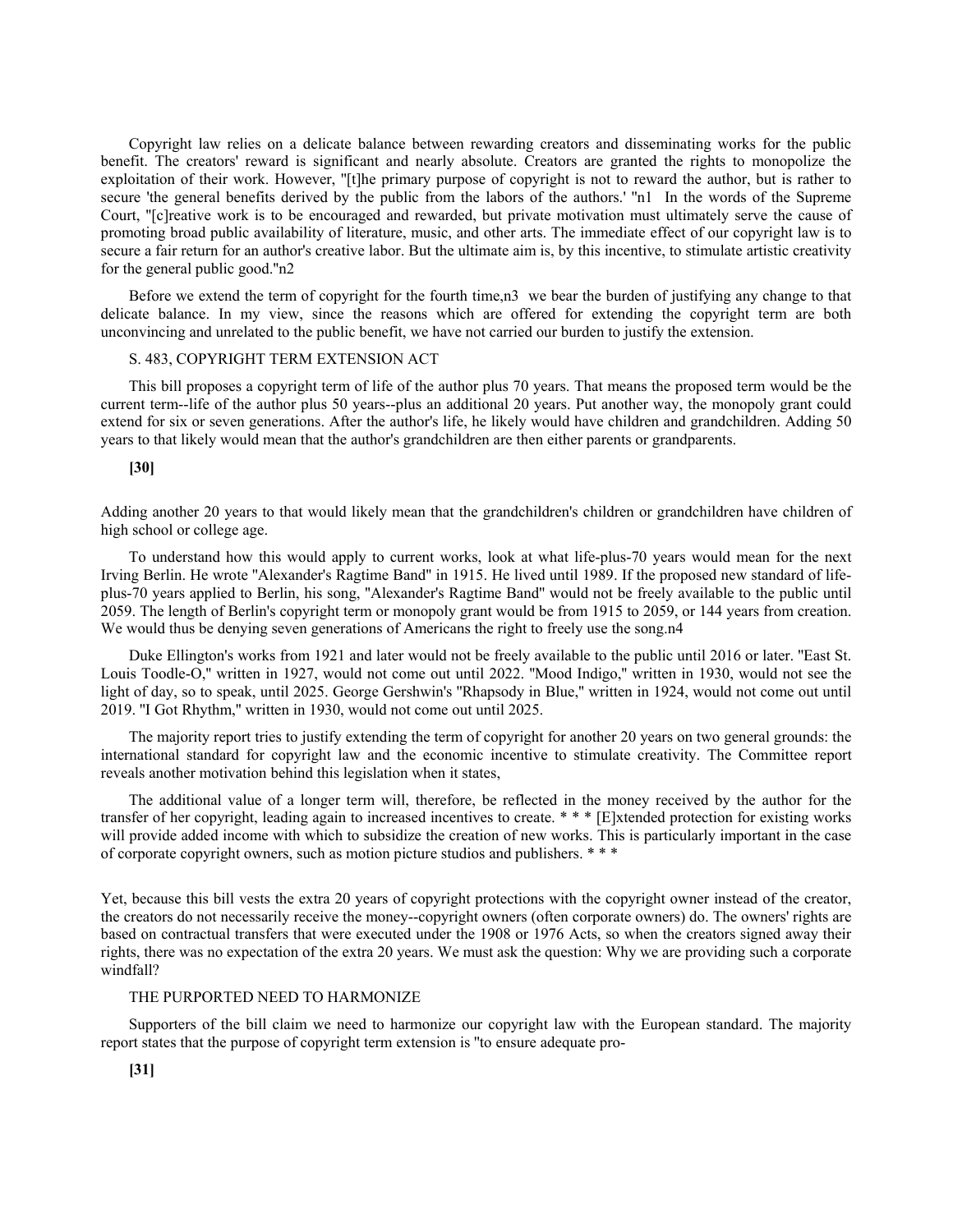tection for American works in foreign nations and the continued economic benefits of a healthy surplus balance of trade in the exploitation of copyrighted works  $* * *$  by substantially harmonizing U.S. copyright law to that of the European Union.'' However, this stated purpose is dubious, since we are fully protected in Europe under current law.

The hue and cry to ''harmonize'' our copyright term would have us amend our domestic laws to meet the standards of the European Union. We are not a member of the European Union. The European Union does not determine our treaty obligations.

Interestingly, the EU employs the ''rule of the shorter term,'' which means that any country that employs a term of protection less than the EU term will not enjoy the longer protection in EU member-countries.n5 The EU rule of the shorter term seems inconsistent with the spirit of the Berne Convention to promote international cooperation in copyright protection. The Berne Convention encourages national treatment--that is, treating foreign creators the same as national creators.n6 The United States does not follow the rule of the shorter term with its discriminatory effect on other nations since it is such an objectionable trade policy. The United States should not be intimidated into changing its own copyright laws.

Furthermore, even if we did adopt the life-plus-70 years standard, we would not be harmonizing our laws with international standards. In fact, our international copyright obligations are contained in the Berne Convention and the United States is in full compliance. The Berne Convention only requires life-plus-50 years, which is our current standard.n7

Contrary to the majority report, if we passed this bill, we would be further distancing our laws from EU laws, not harmonizing them. To begin with, as the majority report acknowledges, not all EU countries have adopted the life-plus-70 years standard. Second, most EU countries do not recognize corporate copyright ownership--that is, works not owned by individuals. We do recognize corporate copyright ownership in the United States. Those EU countries that do recognize corporate copyright ownership provide less protection (70 years) than the United States does under current law (75 years). Yet this bill would extend these terms another 20 years to provide 95 years of copyright protection. Rather than harmonizing American and European copyright terms, this bill would widen the differences.

Harmonization, as a justification for term extension, lost much of its force when the Judiciary Committee rejected my amendment which proposed harmonizing American and European copyright law with respect to corporate ownership.

Moreover, this bill does not harmonize the American concept of copyrights with that of European countries. They typically view a copyright as a moral right which gives creators a near perpetual monopoly in their work. The American view of copyright is much

# **[32]**

different: we provide creators with a bundle of exclusive rights to exploit their work, but only for a limited time as required by the U.S. Constitution. Thus, our copyright system is more limited, and, if gauged by the trade surplus, much more successful.

The U.S. Copyright and Intellectual Property Law professors had this to say about harmonizing our laws with those of Europe:

There is no tension here between Europe and the United States. The tension, rather, in both Europe and the United States, is between the heirs and assignees of copyrights in old works versus the interests of today's general public in lower prices and a greater supply of new works. The European Union has resolved the tension in favor of the owners of old copyrights. We should rather favor the general public.

# THE PURPORTED INCENTIVE TO CREATE

The majority report offers a second justification for term extension, contending that the extra 20 years provides an incentive to create. The real incentive here is for corporate owners that bought copyrights to lobby Congress for another 20 years of revenue--not for creators who will be long dead once this term extension takes hold.

Do you know any creator that would fail to create if the monopoly grant ran out at life-plus-50 years of protection rather than life-plus-70 years? Would Hemingway have produced another work if he were guaranteed another 20 years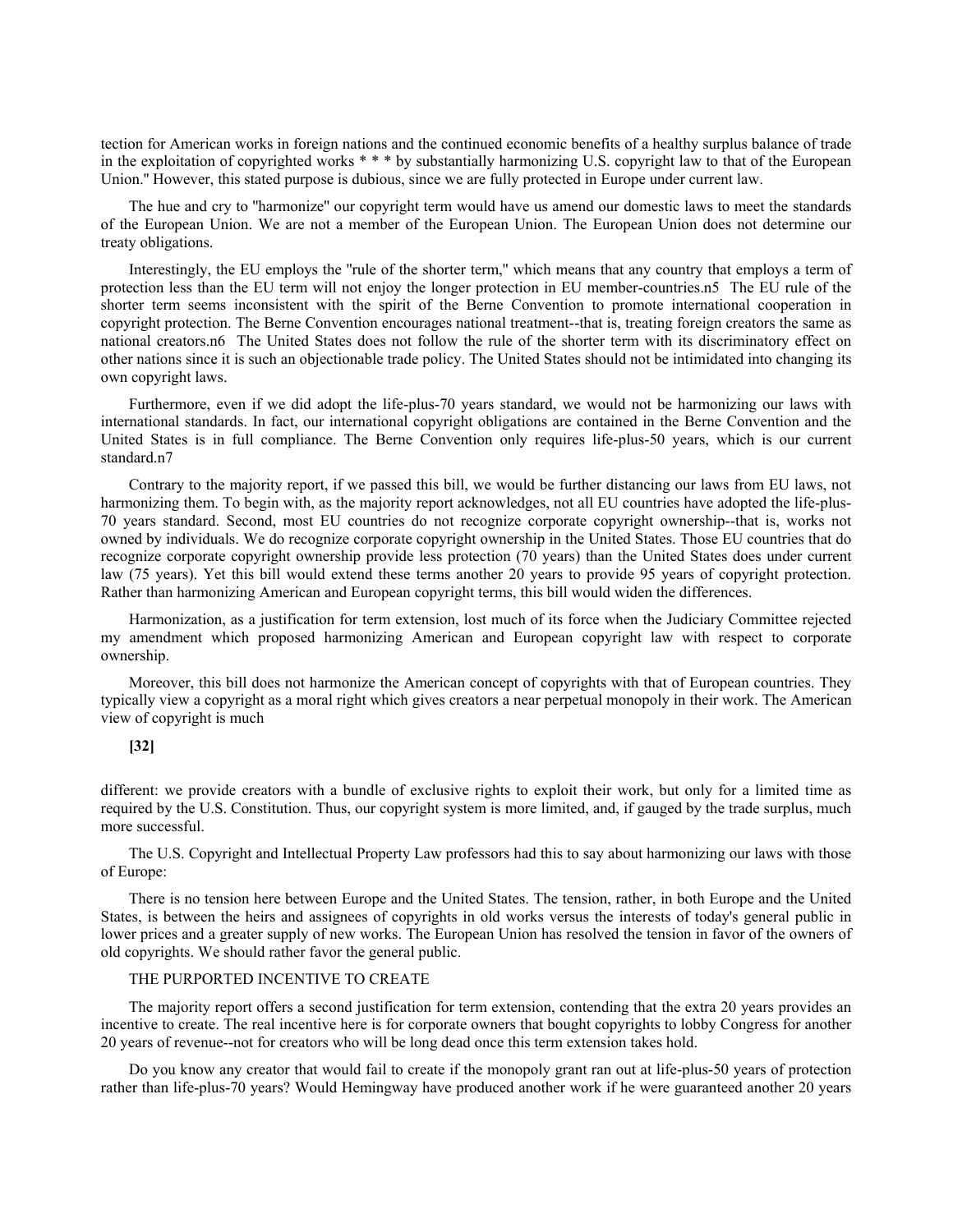of copyright protection? Would Wyeth have painted more? Would Sinatra have sang more? This suggestion is ludicrous.

Second, as much as we may want to, we cannot provide an incentive to create something that has already been created! This bill would retroactively apply term extension to add 20 years of protection for works already in existence. Furthermore, many of the creators of these prior works are dead. No grant of additional time will help them create, but it will give the current owners--often corporations--an enormous windfall at the expense of consumers.

Third, in part, the incentive to create comes from the public domain works which can inspire, be borrowed from, and improved upon. We do not necessarily provide an incentive to create by reducing the public domain. This bill puts a 20-year moratorium on the public domain. Researchers, academics, librarians, historians, and creators rely on the public domain. By draining the public domain, we will restrict a portion of creativity.

Fourth, there is no evidence that the current monopoly grant of life-plus-50 years is an insufficient incentive. There is nothing in the hearing record that suggests extending the copyright term will result in more works or higher quality works. Indeed, our success as a nation of creators suggests the opposite. The majority report observes that copyright term extension may provide an incentive to create for corporate creators: another 20 years of revenue from current works might, for example, subsidize new motion pictures. However, this is more a corporate subsidy than an incentive to create.

## **[33]**

Finally, if the purpose of this bill were to reward creators as an incentive to create, then the bill should vest the extended term to the creator. This bill does not do that. It vests the extra 20 years in the copyright owner.

Extending the term of copyright is inconsistent with the American tradition of balancing the interests of creators with those of the public--a tradition that has produced perhaps the best body of artistic work on earth. But that system, and American creators, rely on a rich, prosperous public domain. Those who rely on the public domain--like historians, students and future creators will be harmed. Walt Disney took the Grimm brothers' Snow White out of the public domain and turned it into a wonderful movie that generated millions of dollars and retold the message of Snow White to many more people all over the world. This bill throws a bucket of cold water on such recreation.

### OUR CONSTITUTIONAL CHARGE

The Constitution charges Congress to strike a balance between creators and the public benefit when it says: ''The Congress shall have [the] power \* \* \* to promote the progress of science and useful arts, by securing for limited times to authors and inventors the exclusive right to their respective writings and discoveries.''n8

The Constitution erects at least three boundaries around copyright policy: First, the duration of the copyright term must be ''limited;'' second, Congress must secure the right to authors; third, the copyright policy must promote the ''useful arts.'' In 1984, the Supreme Court highlighted this special charge when it noted that, ''[a]s the text of the Constitution makes plain, it is Congress that has been assigned the task of defining the scope of the limited monopoly that should be granted to authors or to inventors in order to give the public appropriate access to their work product.''n9 Congress may fail that task by passing copyright term extension since it seems to run afoul of all three constitutional limitations on copyright policy.

# LIMITED TIMES

The phrase ''limited times'' has never been defined by the courts. Both the Register of Copyrights and the Commissioner of Patents and Trademarks argue that life-plus-70 years is a limited time. The Register of Copyrights suggests it is within the discretion of Congress to determine what constitutes a limited time. We do have an idea of what ''limited times'' meant to the drafters of the Constitution: the original grants of copyright extended for a time far shorter than the extreme position taken in this bill. The length of the term is so long that it invites a court review.

### SECURE TO AUTHORS

The Constitution authorizes Congress to secure copyrights to *authors*. S. 483, the Copyright Term Extension Act, does not secure the copyrights to authors. Instead it secures the extended monopoly grant to the current owners of the copyright. Congress may exceed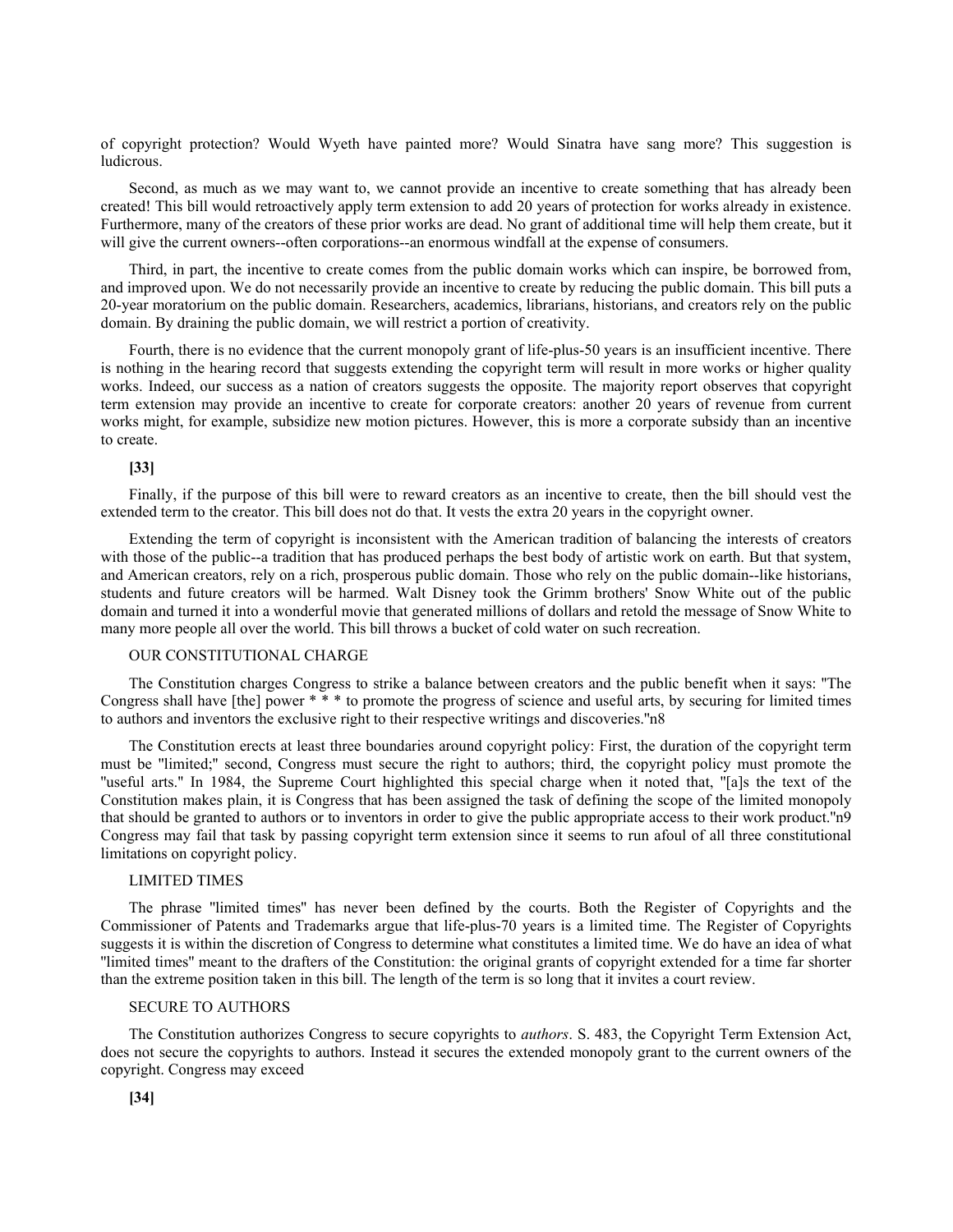its constitutional authority in granting copyrights to owners instead of authors.

# FOR THE PUBLIC BENEFIT

The Constitution empowers Congress to ''promote science and useful arts,'' an undertaking that benefits the public at large, not merely artists. The Constitution empowers Congress to accomplish that task by ''securing for limited times to authors and inventors the exclusive right to their writings and discoveries.'' Nowhere is there evidence in the hearing record of how the proposed copyright term extension will increase the number or quality of works for the public benefit. On the other hand, there is clear evidence of public harm when the public is denied open access to these works for another twenty years.

### BALANCING THE PUBLIC DOMAIN

Hearings and debate on this issue focused on giving creators another 20 years of copyright protection, apparently suggesting that such an extension would not harm anyone. I think that is wrong. The copyright term extension will harm Americans. The public is clearly benefitted by having unrestricted access to previously copyrighted works that are now in the public domain.

Several examples illustrate the value of the public domain. In 1993, Willa Cather's My Antonia went into the public domain. In 1994, seven new editions appeared costing from \$ 2 to \$ 24, thereby making the story available to many more people. Increasing public access to stories and ideas is the value of the public domain.

Bantam Books conducted a study on so-called classics. They determined the following:

- more than 23 million classics are sold each year;
- over half of all classics go to high schools and colleges.

Now, assume royalties are about 10 percent of the cover price, assume the price of those books is \$ 15.00, and assume all works are copyrighted (which is unlikely since many are public domain works). If these facts remain constant for 20 years, that means the public pays out \$ 345 million in royalties, just for these books just in high school and college, over a 20-year period. That is \$ 345 million that could go elsewhere in education. Saving valuable resources or allocating more for education is the value of the public domain.

*Snow White, Pinocchio, Beauty and the Beast, Little Mermaid* and the music for Fantasia are all enormously successful creations that have one thing in common: they came from works in the public domain. Providing inspiration for new works and disseminating old ones is the value of the public domain.

Forty-five copyright law professors wrote the Committee urging us to oppose S. 483 because it will harm the public. They state that ''[t]his legislation is a bad idea for all but a few copyright owners and must be defeated.'' They also noted that the proposed bill harms the public because it limits the ''supply of new works'' and it increases the cost of existing works.

The Constitution mandates that we consider balance when we consider copyright. We have a balanced copyright system that fa-

# **[35]**

vors creators but that holds out a promise that sometime in the distant future the public will have unfettered access to creators'' works. Extending the term another 20 years upsets that balance and threatens to dry up the public domain, which is a major source of creativity.

# THE ANTICOMPETITIVENESS OF A LONGER MONOPOLY GRANT

Granting this monopoly for another 20 years is anti-competitive. Instead of allowing open public access to these works, this bill preserves the limited access, the single seller, and the artificially high prices and limited supply that characterize a monopoly market.

One of the most significant problems associated with a monopoly is the artificial suppression of supply in order to increase the price. In the context of copyright, that means that the owner of a particular copyright may refuse to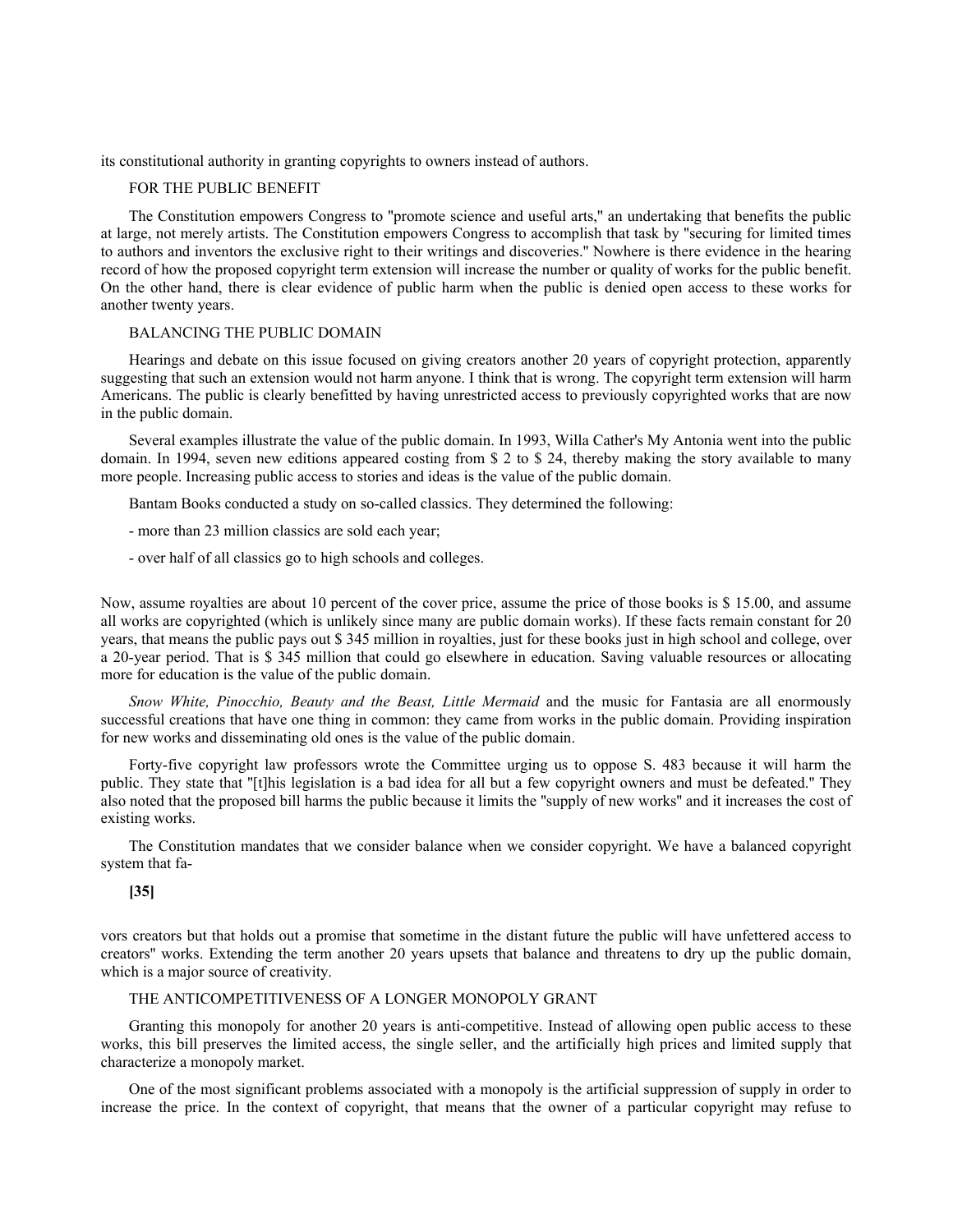disseminate works as widely as the market would dictate. This unnatural scarcity forces consumers to pay higher prices. Even worse, there are notable examples of a copyright owner deciding not to exploit and disseminate works at all. For example, the owners of copyrights to songs written by famous artists may refuse to market unknown songs and deny others access to them in order to protect or maximize their financial returns on other, popular songs. Such anticompetitive practices severely harm other creators who might be inspired by the works as well as the general public who are denied the enjoyment of the works.

# THE MUSIC LICENSING AMENDMENT

Being concerned about the anticompetitive nature of copyright law, Senator Thurmond and I offered an amendment that would have provided some balance to the licensing of copyrighted music. Under current practices, merely turning on a radio in a public place may subject some Americans to lawsuit for copyright infringement. For those who wish to play music and are well informed about music licensing may obtain a license to play music for hundreds of dollars. Only three organizations, ASCAP, BMI, or SESAC, sell such a license. Unfortunately, under the current system, it is impossible to choose only one: virtually anyone who chooses to play music in public will have to purchase a license from two if not three music licensing organizations. Since there are only three music licensing organizations, there is no real price competition available to consumers.

Until recently, someone who wanted to license the music could not obtain a list of songs they were allowed to play. Therefore, another licensor could come along and claim they too were owed a fee for a musical performance from their list of songs. To date, providing a list or repertoire of songs is still not required by law.

After being sued for antitrust violations, two of the three bodies that provide music licenses are now governed by antitrust consent decrees. The Department of Justice actively reviews these consent decrees. Under the terms of the consent decrees, music users who wish to challenge the fee structure must do so in Federal court in New York City. This provision of the consent decree has the unfor-

## **[36]**

tunate result of denying real relief for smaller music users who cannot afford to pursue such a challenge.

The consent decrees also require that the music licensing organizations provide not only a blanket license to broadcasters (to broadcast music all day long) but also a per program license (to broadcast music only part of the day) that is a genuine economic alternative. Unfortunately, the cost of the per program license is not a genuine economic alternative. Instead, it is three or four times as expensive as the blanket license on an hour-by-hour comparison.

These music licensing societies may even charge for playing music in a church service that is broadcast to the public. They may charge a restaurant when waiters and waitresses gather around a table to sing ''Happy Birthday.'' They may charge a Girl Scout camp to sing ''Edelweiss.''

Our amendment would have remedied some of this unfairness by requiring local arbitration of licensing disputes. It would have required music licensing organizations to publish their repertoire and make it available to the public. It would have exempted the non-profit broadcast of church services. Our amendment would have required some rough proportionality between the cost of the blanket license and that of the per program license. Finally, it would have clarified and expanded the current exemption for playing music in small commercial establishments.

Unfortunately, our amendment was defeated. As a consequence, we are left with a bill that favors only one side of the equation: the owners of copyright. We have neglected to insert some protection for the public, some protection against anticompetitiveness, or some guarantee of fairness for current and future creators.

# **CONCLUSION**

This bill grants the additional 20 years of copyright monopoly to the copyright holder, thus providing a contractual windfall at the expense of the public. Why should a work, created 70 years ago, sold to a corporation 25 years ago, be dedicated to that corporate buyer for another 20 years? The public should have access to that work as a means of providing incentive to new creators, disseminating these works to more students, historians, writers, and other Americans, and generally improving the public arts. In effect, we are taking 20 years of wealth generation and transferring it to a small group of people--often corporate owners that did not create the works in the first place. The public is significantly harmed by that transfer of wealth.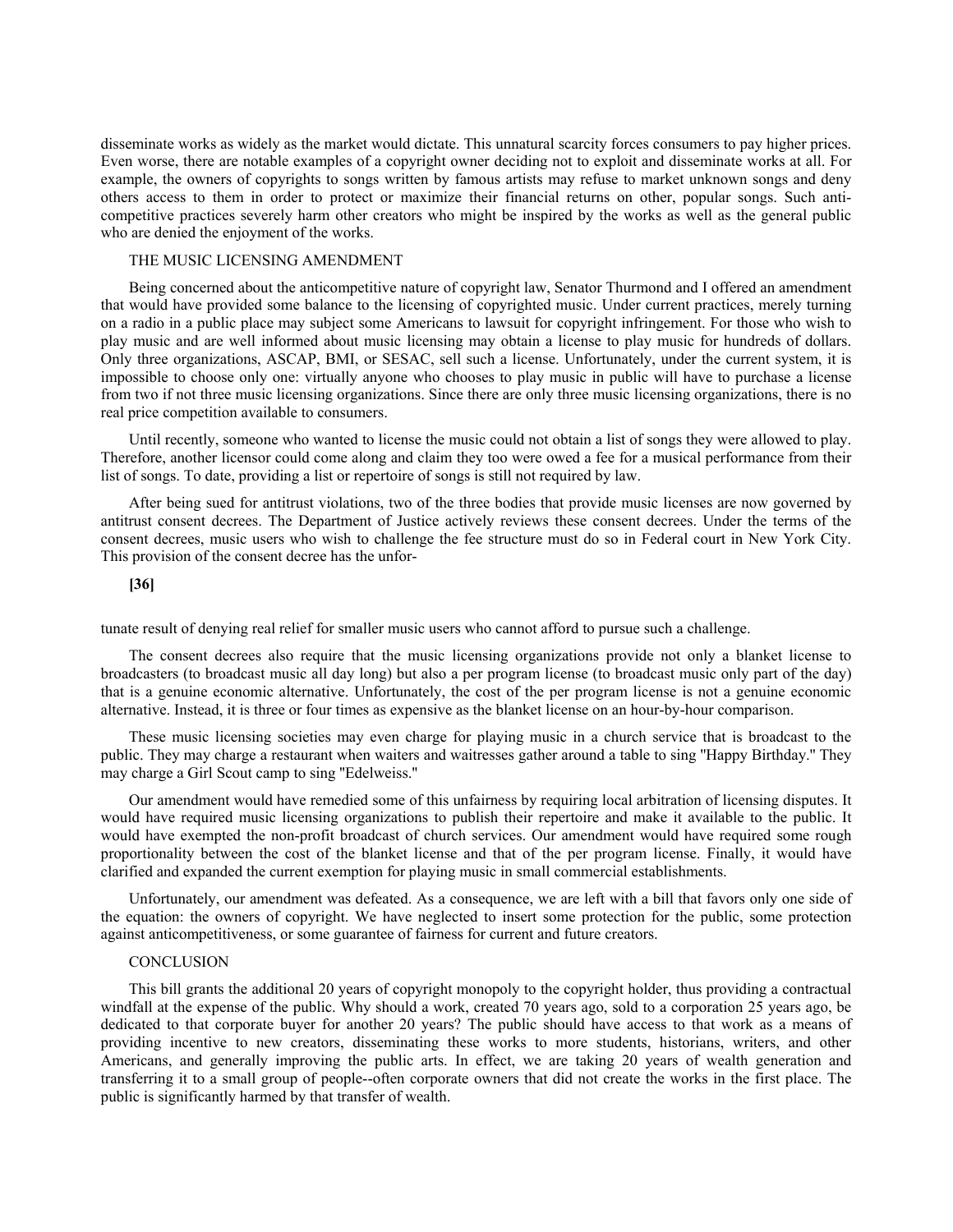''A fundamental goal of copyright law is to promote the public interest and knowledge.''n10 If we pass copyright term extension, we fail this fundamental goal. This bill reduces competition and primarily rewards those who lobby Congress rather than those who create.

HANK BROWN.

**[37]**

XI. MINORITY VIEWS OF MR. KOHL

The Constitution grants Congress the power to ''secur[e] for limited Times to Authors and Inventors the exclusive Right to their respective Writings and Discoveries.'' U.S. Const. Art. I, Sec. 8, Cl. 8. Congress is given this power ''[t]o promote the Progress of Science and useful Arts.'' *Id.*

Congress was not given this power for the sole purpose of ensuring that the heirs of copyrighted works can enjoy an unfettered income stream from a monopoly--or even for the purpose of improving the balance of trade with Europe. Yet, the Copyright Term Extension Act of 1996 is justified upon precisely these bases. And it has been recommended to the full Senate by the Judiciary Committee without a persuasive demonstration that adding 20 years to the current copyright term is necessary to promote scientific or artistic creativity.

A copyright is a limited monopoly. It operates in derogation of the first amendment and consumer interests. As a result, extension of copyright term should not be lightly made or without great justification. In *Fox Film Corp. v. Doyal*, the Supreme Court observed that ''[t]he sole interest of the United States and the primary object in conferring the [copyright] monopoly lie in the general benefits derived by the public from the labors of authors.'' *286 U.S. 123, 127 (1932).* Congress has recognized this as well. Copyrights are given ''[n]ot primarily for the benefit of the author, but primarily for the benefit of the public." H. Rept. 2222, 60th Cong., 2d sess. 7 (1909).

The practical consequences of extending any monopoly--whether oil, telephones, or copyrights--are increased prices for consumers. Take, for example, Scribners' books. For many years, during the first half of the century, Scribners was a great publishing house. Its stable of authors included Ernest Hemingway, F. Scott Fitzgerald and Thomas Wolfe, among others. But eventually Scribners went downhill: it failed to bring in new talent. And during the last years of its existence, Scribners (before it was eventually purchased by Simon & Schuster) survived by raking in profits based on high-priced Hemingway works. As a result, consumers--and schools and libraries--have had to pay more for *The Sun Also Rises, For Whom the Bell Tolls and A Farewell to Arms*. Once the copyright expires on these works, though, they will become much more affordable to the average consumer. Or take, for example, our great American musicals. Some of these musicals, including works by Rodgers and Hammerstein, are not being performed today in regional theater because the producers cannot afford the 10-percent licensing fee. We forget all too often that consumers are injured as a result of the monopoly granted by copyrights.

We need to ask--more carefully I think--whether the benefits of extending this monopoly an additional 20 years outweighs these costs. A few people have argued that a copyright term extension

# **[38]**

will make the creative community more dynamic. But Congress has increased the copyright term repeatedly--to 56 years in 1909 and, as recently as 1976, to the-life-of-the-artist-plus-50-years. And no one has convincingly argued that since 1976 the creative community has languished. The American creative community is already the most vibrant in the world--it is hard to see how increasing the copyright term from 50 years *after death* to 70 years *after death* will encourage the individual creator to greater heights of creativity.

Congress has recognized the legitimate need and desire of an artist to leave a legacy to his heirs. However, it is not and cannot be a first order justification for the extension of copyright term. Of course, some of the people who would benefit from this measure--like the heirs of the American composers whose copyrights are about to expire--are decent and hardworking. But just because they are decent people does not mean that they should continue to receive royalties for an extra 20 years for work they did not create and at the expense of the American consumer.

Finally, I do recognize that this measure may help improve our balance of trade: there is clearly some power to this argument. But we still have no idea of the magnitude of this windfall or who would enjoy its benefits: should it be the authors; the creators; the studios; or the artistic community in general, which has been devastated by Federal funding cuts?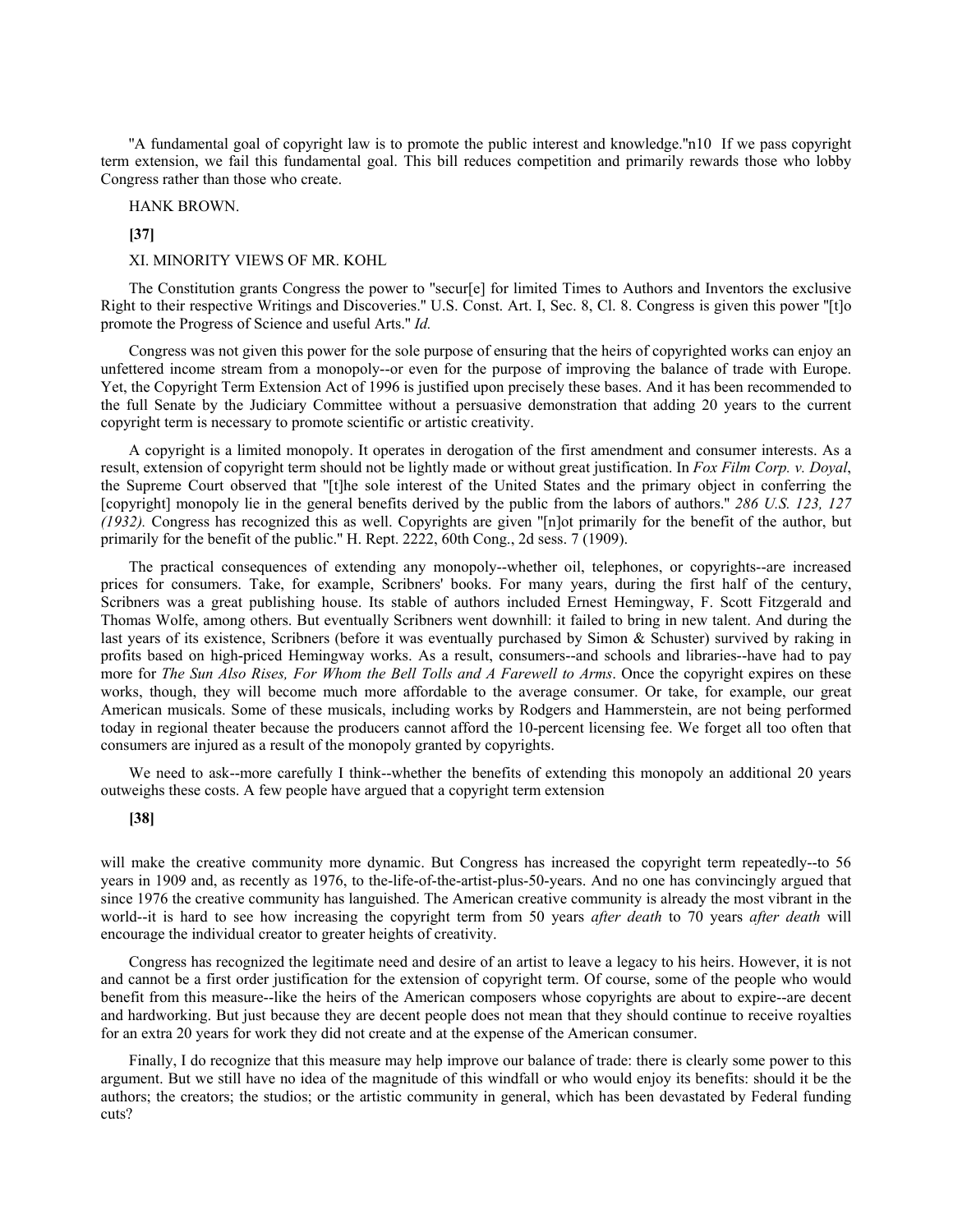The Constitution only contemplated copyrights for limited terms. And unless we pay due consideration to the reasons for limiting copyrights, we risk ignoring the Founding Fathers'' wisdom and damaging the public interest. In order to respect the Constitution's requirement, Congress must strike a balance between encouraging creativity and protecting consumers from monopoly power. Like all monopolists, copyright holders are loathe to give up their power. But once the main purpose of the copyright has been served and creativity has been adequately encouraged, the monopoly power must bow to the public interest. Sadly, with this proposal, it is not clear that we have adequately balanced these competing interests.

HERB KOHL.

**[39]**

XII. CHANGES IN EXISTING LAW

In compliance with paragraph 12 of rule XXVI of the Standing Rules of the Senate, changes in existing law made by S. 483, as reported, are shown as follows (existing law proposed to be omitted is enclosed in black brackets, new matter is printed in italic, and existing law in which no change is proposed is shown in roman):

### **UNITED STATES CODE**

\* \* \* \* \*

### **TITLE 17--COPYRIGHTS**

\* \* \* \* \*

# **CHAPTER 1--SUBJECT MATTER AND SCOPE OF COPYRIGHT**

\* \* \* \* \*

### **§ 108. Limitations on exclusive rights: Reproduction by libraries and archives**

 (a) Notwithstanding the provisions of section 106, it is not an infringement of copyright for a library or archives, or any of its employees acting within the scope of their employment, to reproduce no more than one copy or phonorecord of a work, or to distribute such copy or phonorecord, under the condition specified by this section, if--

\* \* \* \* \*

(g) The rights of reproduction and distribution under this section extend to the isolated and unrelated reproduction or distribution of a single copy or phonorecord of the same material on separate occasions, but do not extend to cases where the library or archives, or its employee--

\* \* \* \* \*

*(h)(1) Notwithstanding any other limitation in this title, for purposes of this section, during the last 20 years of any term of a copyright of a published work, a library, archives, or nonprofit educational institution may reproduce or distribute a copy or a phonorecord of such work, or portions thereof, for purposes of preservation, scholarship, teaching, or research, if the library, archives or non-profit educational institution has first determined, on the basis of a reasonable investigation of reasonably available sources, that the work--*

*(A) is not subject to normal commercial exploitation; and*

*(B) cannot be obtained at a reasonable price.*

**[40]**

*(2) No reproduction or distribution under this subsection is authorized if the copyright owner or its agent provides notice to the Copyright Office that the condition in paragraph (1)(A) or the condition in paragraph (1)(B) does not apply.*

[h] *(i) The rights of reproduction and distribution under this section do not apply to a musical work, a pictorial, graphic or sculptural work, or a motion picture or other audiovisual work other than an audiovisual work dealing with news, except that no such limitation shall apply with respect to rights granted by subsection (b) and (c), or with respect to pictorial or graphic works published as illustrations, diagrams, or similar adjuncts to works of which copies are reproduced or distributed in accordance with subsections (d) and (e).*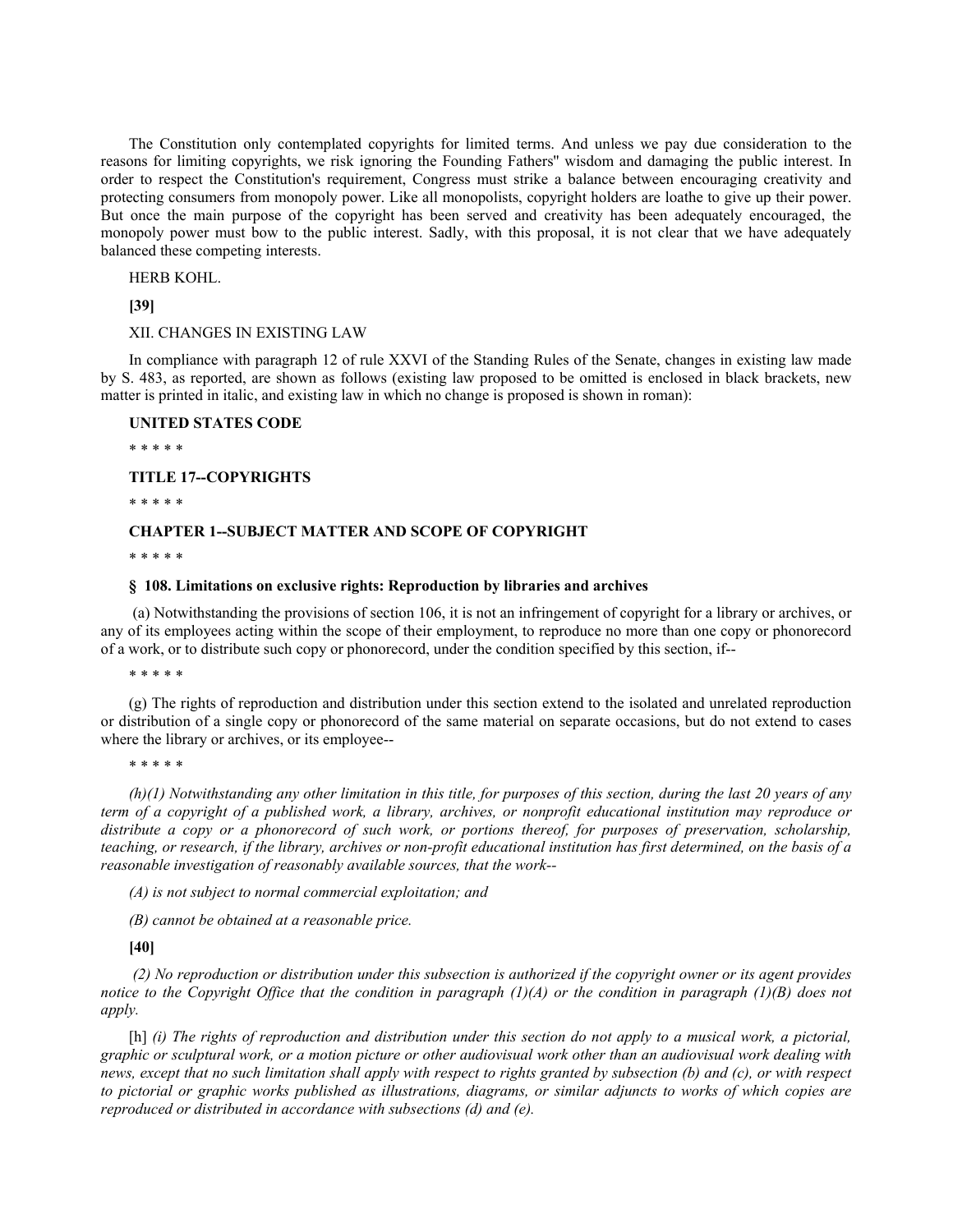\* \* \* \* \*

### **CHAPTER 3--DURATION OF COPYRIGHT**

\* \* \* \* \*

### **§ 301. Preemption with respect to other laws**

- $(a)$ \* \* \*
- \* \* \* \* \*

(c) With respect to sound recordings fixed before February 15, 1972, any rights or remedies under the common law or statutes of any State shall not be annulled or limited by this title until **[**February 15, 2047**]** *February 15, 2067*. The preemptive provisions of subsection (a) shall apply to any such rights and remedies pertaining to any cause of action arising from undertakings commenced on and after **[**February 15, 2047**]** *February 15, 2067*. Notwithstanding the provisions of section 303, no sound recording fixed before February 15, 1972, shall be subject to copyright under this title before, on, or after **[**February 15, 2047**]** *February 15, 2067*.

\* \* \* \* \*

#### **§ 302. Duration of copyright: Works created on or after January 1, 1978**

(a) IN GENERAL. --Copyright in a work created on or after January 1, 1978, subsists from its creation and, except as provided by the following subsections, endures for a term consisting of the life of the author and **[**fifty**]** *70* years after the author's death.

(b) JOINT WORKS. --In the case of a joint work prepared by two or more authors who did not work for hire, the copyright endures for a term consisting of the life of the last surviving author and **[**fifty**]** *70* years after such last surviving author's death.

(c) ANONYMOUS WORKS, PSEUDONYMOUS WORKS, AND WORKS MADE FOR HIRE. --In the case of an anonymous work, a pseudonymous work, or a work made for hire, the copyright endures for a term of **[**seventy-five**]** *95* years from the year of its first publication, or a term of **[**one hundred**]** *120* years from the year of its creation, whichever expires first. If, before the end of such term, the identity of one or more of the authors of an anonymous or pseudonymous work is revealed in the records of a registration made for that work under subsections (a) or (d) of section 408, or in the

# **[41]**

records provided by this subsection, the copyright in the work endures for the term specified by subsection (a) or (b), based on the life of the author or authors whose identity has been revealed. Any person having an interest in the copyright in an anonymous or pseudonymous work may at any time record, in records to be maintained by the Copyright Office for that purpose, a statement identifying one or more authors of the work; the statement shall also identify the person filing it, the nature of that person's interest, the source of the information recorded, and the particular work affected, and shall comply in form and content with requirements that the Register of Copyrights shall prescribe by regulation.

\* \* \* \* \*

(e) PRESUMPTION AS TO AUTHOR'S DEATH. --After a period of **[**seventy-five**]** *95* years from the year of first publication of a work, or a period of **[**one hundred**]** *120* years from the year of its creation, whichever expires first, any person who obtains from the Copyright Office a certified report that the records provided by subsection (d) disclose nothing to indicate that the author of the work is living, or died less than **[**fifty**]** *70* years before, is entitled to the benefit of a presumption that the author has been dead for at least **[**fifty**]** *70* years. Reliance in good faith upon this presumption shall be a complete defense to any action for infringement under this title.

\* \* \* \* \*

### **§ 303. Duration of copyright: Works created but not published or copyrighted before January 1, 1978**

Copyright in a work created before January 1, 1978, but not theretofore in the public domain or copyrighted, subsists from January 1, 1978, and endures for the term provided by section 302. In no case, however, shall the term of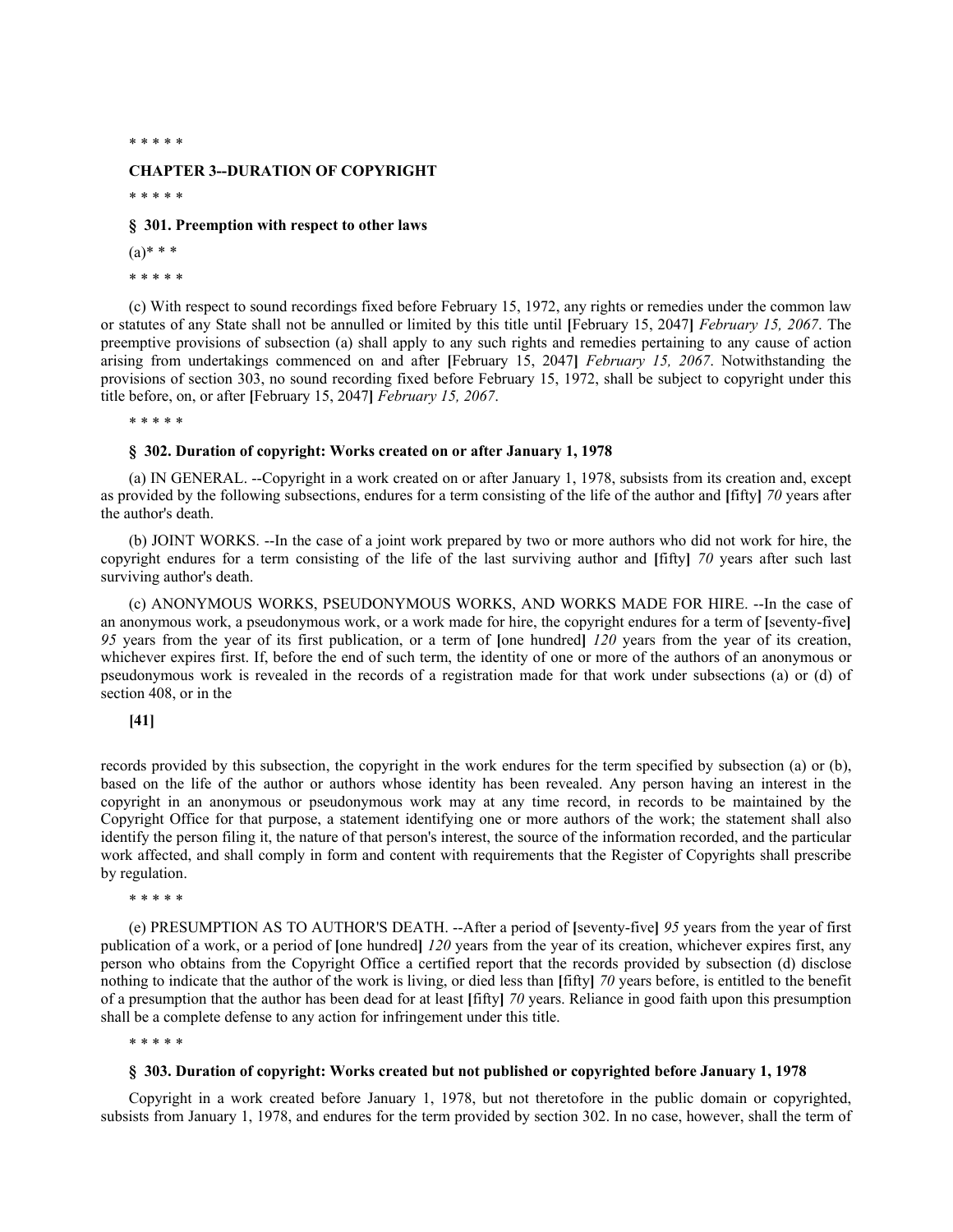copyright in such a work expire before December 31, 2002; and, if the work is published on or before December 31, 2002, the term of copyright shall not expire before **[**December 31, 2027**]** *December 31, 2047*.

\* \* \* \* \*

### **§ 304. Duration of copyright: Subsisting copyrights**

(a) COPYRIGHTS IN THEIR FIRST TERM ON JANUARY 1, 1978.--(1)(A) Any copyright, the first term of which is subsisting on January 1, 1978, shall endure for 28 years from the date it was originally secured.

(B) In the case of--

(i) any posthumous work or of any periodical, cyclopedic, or other composite work upon which the copyright was originally secured by the proprietor thereof, or

(ii) any work copyrighted by a corporate body (otherwise than as assignee or licensee of the individual author) or by an employer for whom such work is made for hire,

the proprietor of such copyright shall be entitled to a renewal and extension of the copyright in such work for the further term of **[**47**]** *67* years.

# **[42]**

(C) In the case of any other copyrighted work, including a contribution by an individual author to a periodical or to a cyclopedic or other composite work--

(i) the author of such work, if the author is still living,

(ii) the widow, widower, or children of the author, if the author is not living,

(iii) the author's executors, if such author, widow, widower, or children are not living, or

(iv) the author's next of kin, in the absence of a will of the author,

shall be entitled to a renewal and extension of the copyright in such work for a further term of **[**47**]** *67* years.

(2)(A) At the expiration of the original term of copyright in a work specified in paragraph (1)(B) of this subsection, the copyright shall endure for a renewed and extended further term of **[**47**]** *67* years, which--

(i) if an application to register a claim to such further term has been made to the Copyright Office within 1 year before the expiration of the original term of copyright, and the claim is registered, shall vest, upon the beginning of such further term, in the proprietor of the copyright who is entitled to claim the renewal of copyright at the time the application is made; or

(ii) if no such application is made or the claim pursuant to such application is not registered, shall vest, upon the beginning of such further term, in the person or entity that was the proprietor of the copyright as of the last day of the original term of copyright.

(B) At the expiration of the original term of copyright in a work specified in paragraph  $(1)(C)$  of this subsection, the copyright shall endure for a renewed and extended further term of **[**47**]** *67* years, which--

(i) If an application to register a claim to such further term has been made to the Copyright Office within 1 year before the expiration of the original term of copyright, and the claim is registered, shall vest, upon the beginning of such further term, in any person who is entitled under paragraph  $(1)(C)$  to the renewal and extension of the copyright at the time the application is made; or

(ii) if no such application is made or the claim pursuant to such application is not registered, shall vest, upon the beginning of such further term, in any person entitled under paragraph  $(1)(C)$ , as of the last day of the original term of copyright, to the renewal and extension of the copyright.

(3)(A) An application to register a claim to the renewed and extended term of copyright in a work may be made to the Copyright Office--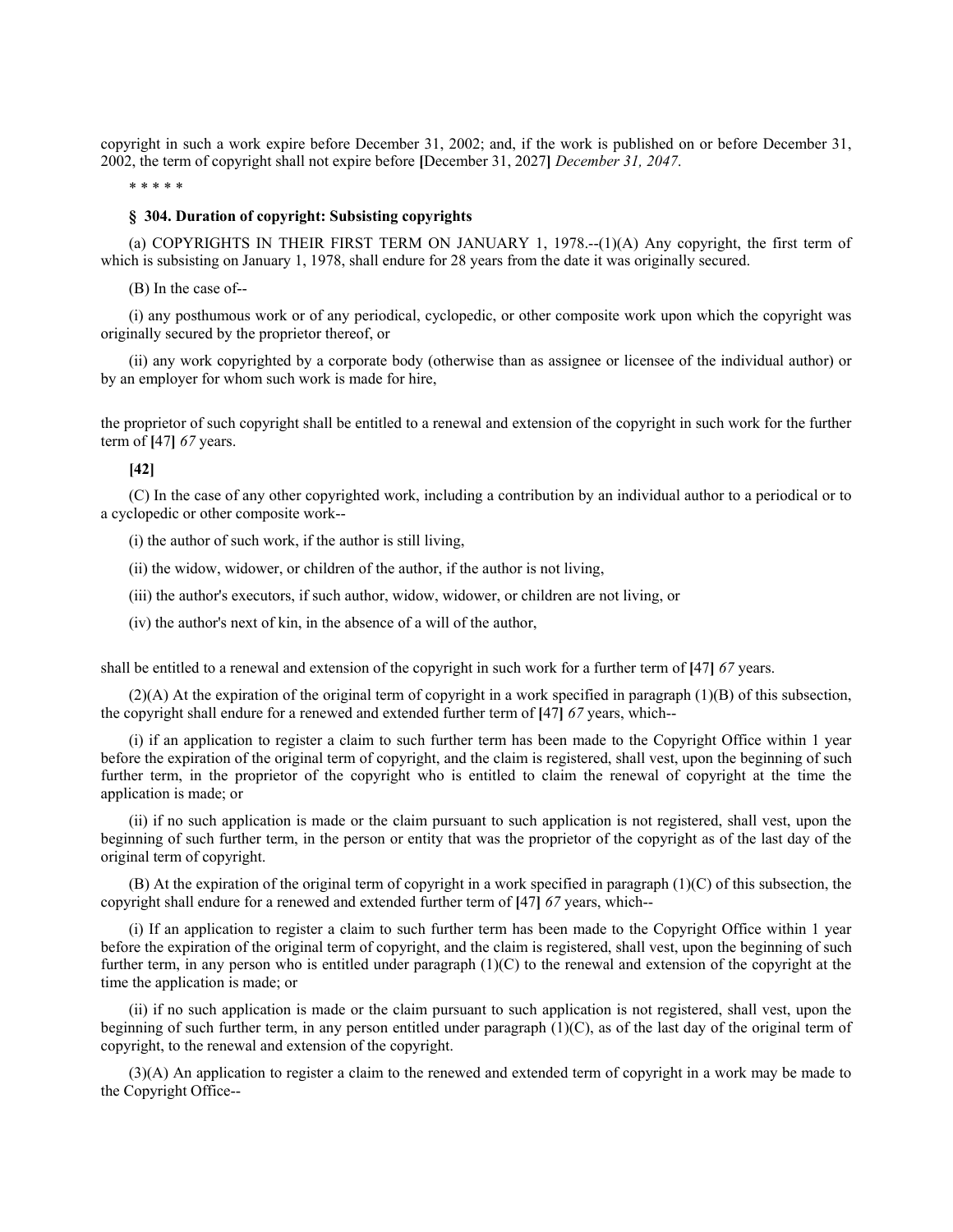(i) within 1 year before the expiration of the original term of copyright by any person entitled under paragraph (1)(B) or (C) to such further term of **[**47**]** *67* years; and

(ii) at any time during the renewed and extended term by any person in whom such further term vested, under paragraph  $(2)(A)$  or  $(B)$ , or by any successor or assign of such person, if the application is made in the name of such person.

### **[43]**

(B) Such an application is not a condition of the renewal and extension of the copyright in a work for a further term of **[**47**]** *67* years.

\* \* \* \* \*

**[** (b) COPYRIGHTS IN THEIR RENEWAL TERM OR REGISTERED FOR RENEWAL BEFORE JANUARY 1, 1978.--The duration of any copyright, the renewal term of which is subsisting at any time between December 31, 1976, and December 31, 1977, inclusive, or for which renewal registration is made between December 31, 1976, and December 31, 1977, inclusive, is extended to endure for a term of seventy-five years from the date copyright was originally secured.**]**

*(b) COPYRIGHTS IN THEIR RENEWAL TERM AT THE TIME OF THE EFFECTIVE DATE OF THE COPYRIGHT TERM EXTENSION ACT OF 1996.--Any copyright still in its renewal term at the time that the Copyright Term Extension Act of 1996 becomes effective shall have a copyright term of 95 years from the date copyright was originally secured.*

(c) TERMINATION OF TRANSFERS AND LICENSES COVERING EXTENDED RENEWAL TERM. --In the case of any copyright subsisting in either its first or renewal term on January 1, 1978, other than a copyright in a work made for hire, the exclusive or nonexclusive grant of a transfer or license of the renewal copyright or any right under it, executed before January 1, 1978, by any of the persons designated by the second proviso of subsection (a) of this section, otherwise than by will, is subject to termination under the following conditions:

 $(1)$  \* \* \* \* \* \* \* \*  $(4)$  \* \* \* \* \* \* \* \*

(A) The notice shall state the effective date of the termination, which shall fall within the five-year period specified by clause (3) of this subsection, *or, in the case of a termination under subsection (d), within the five-year period specified by subsection (d)(2)*, and the notice shall be served not less than two or more than ten years before that date. A copy of the notice shall be recorded in the Copyright Office before the effective date of termination, as a condition to its taking effect.

\* \* \* \* \*

*(d) TERMINATION RIGHTS PROVIDED IN SUBSECTION (c) WHICH HAVE EXPIRED ON OR BEFORE THE EFFECTIVE DATE OF THE COPYRIGHT TERM EXTENSION ACT OF 1996.--In the case of any copyright other than a work made for hire, subsisting in its renewal term on the effective date of the Copyright Term Extension Act of 1996 for which the termination right provided in subsection (c) has expired by such date, where the author or owner of the termination right has not previously exercised such termination right, the exclusive or nonexclusive grant of a transfer or license of the renewal copyright or any right under it, executed before January 1, 1978, by any of the persons designated in subsection (a)(1)(C) of this section, other*

# **[44]**

*than by will, is subject to termination under the following conditions:*

*(1) The conditions specified in subsection (c) (1), (2), (4), (5), and (6) of this section apply to terminations of the last 20 years of copyright term as provided by the amendments made by the Copyright Term Extension Act of 1996.*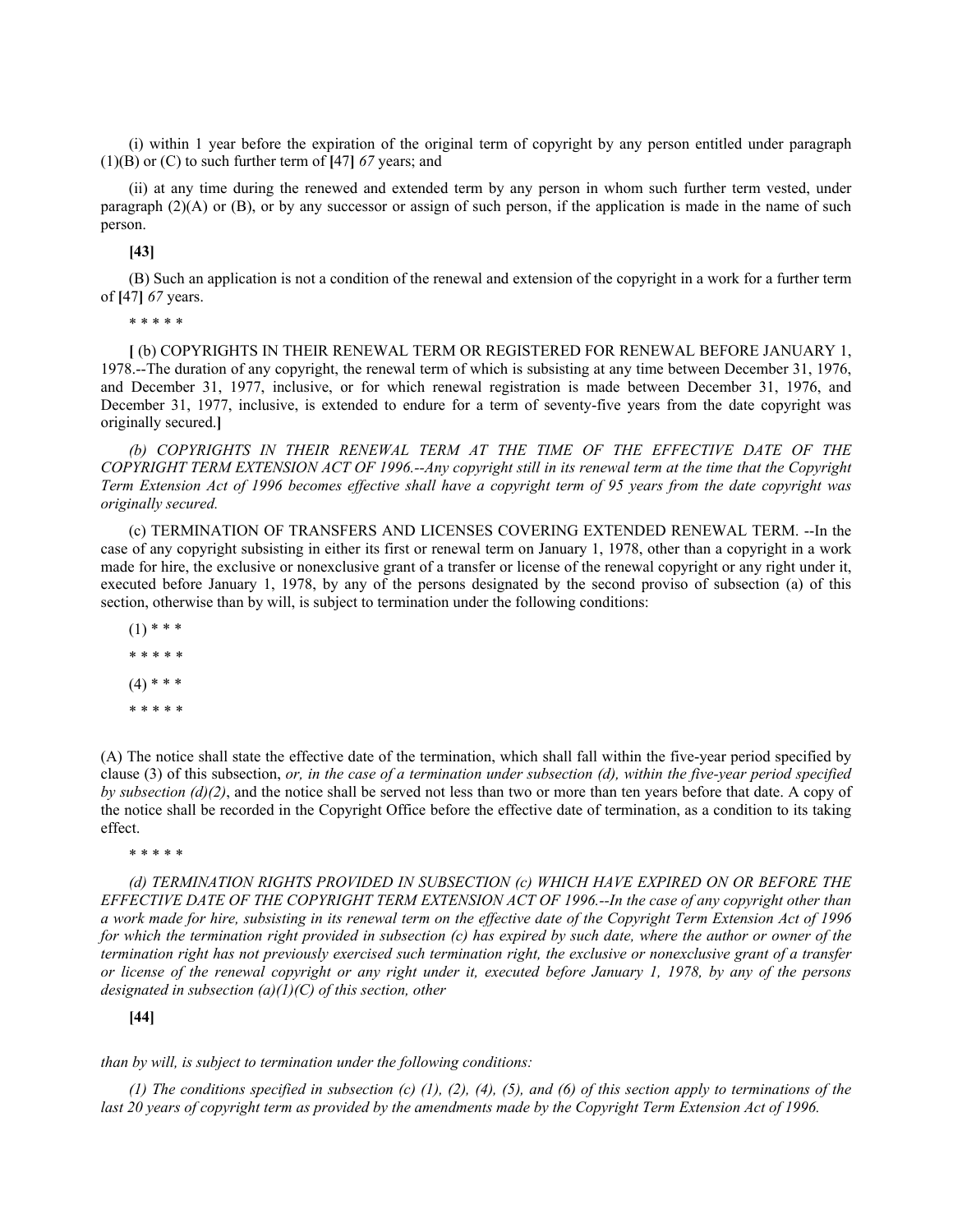*(2) Termination of the grant may be effected at any time during a period of 5 years beginning at the end of 75 years from the date copyright was originally secured.*

\* \* \* \* \*

(PUBLIC LAW 102 307--JUNE 26, 1992)

Copyright Renewal Act of 1992

\* \* \* \* \*

### **TITLE 1--RENEWAL OF COPYRIGHT**

## **SEC. 101. SHORT TITLE.**

This title may be referred to as the ''Copyright Renewal Act of 1992''.

# **SEC. 102. COPYRIGHT RENEWAL PROVISIONS.**

(a) DURATION OF COPYRIGHT: SUBSISTING COPYRIGHTS.-- Section 304(a) of title 17, United States Code, is amended to read as follows:

\* \* \* \* \*

(c) LEGAL EFFECT OF RENEWAL OF COPYRIGHT UNCHANGED.-- The renewal and extension of a copyright for a further term of **[**47**]** *67* years provided for under paragraphs (1) and (2) of section 304(a) of title 17, United States Code **[**(as amended by subsection (a) of this section)**]** shall have the same effect with respect to any grant, before the **[**effective date of this section**]** *effective date of the Copyright Term Extension Act of 1995*, of a transfer or license of the further term as did the renewal of a copyright before the **[**effective date of this section**]** *effective date of the Copyright Term Extension Act of 1995* under the law in effect at the time of such grant.

\* \* \* \* \*

(g) EFFECTIVE DATE; COPYRIGHTS AFFECTED BY AMENDMENT.-- (1) Subject to paragraphs (2) and (3), this section and the amendments made by this section shall take effect on the date of the enactment of this Act.

(2) The amendments made by this section shall apply only to those copyrights secured between January 1, 1964, and December 31, 1977. Copyrights secured before January 1, 1964, shall be governed by the provisions of section 304(a) of title 17, United States Code, as in effect on the day before the effective date of this

# **[45]**

section, *except each reference to forty-seven years in such provisions shall be deemed to be 67 years.*

\* \* \* \* \*

FOOTNOTES:

[n1] Footnote 1. U.S. CONST. art. I, sec. 8, cl. 8.

[n2] Footnote 2. Act of May 31, 1790, 1st Cong., 2d sess., 1 Stat. 124.

[n3] Footnote 3. In 1790, the basic term of protection was 14 years from the date of filing, with the possibility of renewal for an additional 14 years. *Id.* In 1831, Congress extended the initial period of protection to 28 years, thereby providing for a maximum term of protection of 42 years. Act of Feb. 3, 1831, 21st Cong., 2d sess., 4 Stat. 436. In 1909, the renewal term was extended to 28 years, and the critical date from which the term was measured was changed to the date of publication, thus creating a maximum term of protection of 56 years from publication. Act of Mar. 4, 1909, 60th Cong., 2d sess., 35 Stat. 1075.

[n4] Footnote 4. PRELIMINARY DRAFT FOR REVISED U.S. COPYRIGHT LAW: DISCUSSIONS AND COMMENTS ON THE DRAFT, HOUSE COMMITTEE ON THE JUDICIARY, 88TH CONG., 2D SESS., COPYRIGHT LAW REVISION PART 3, 19-20 (Committee Print 1964).

[n5] Footnote 5. Public Law 94 553, 94th Cong., 2d sess., 90 Stat. 2541.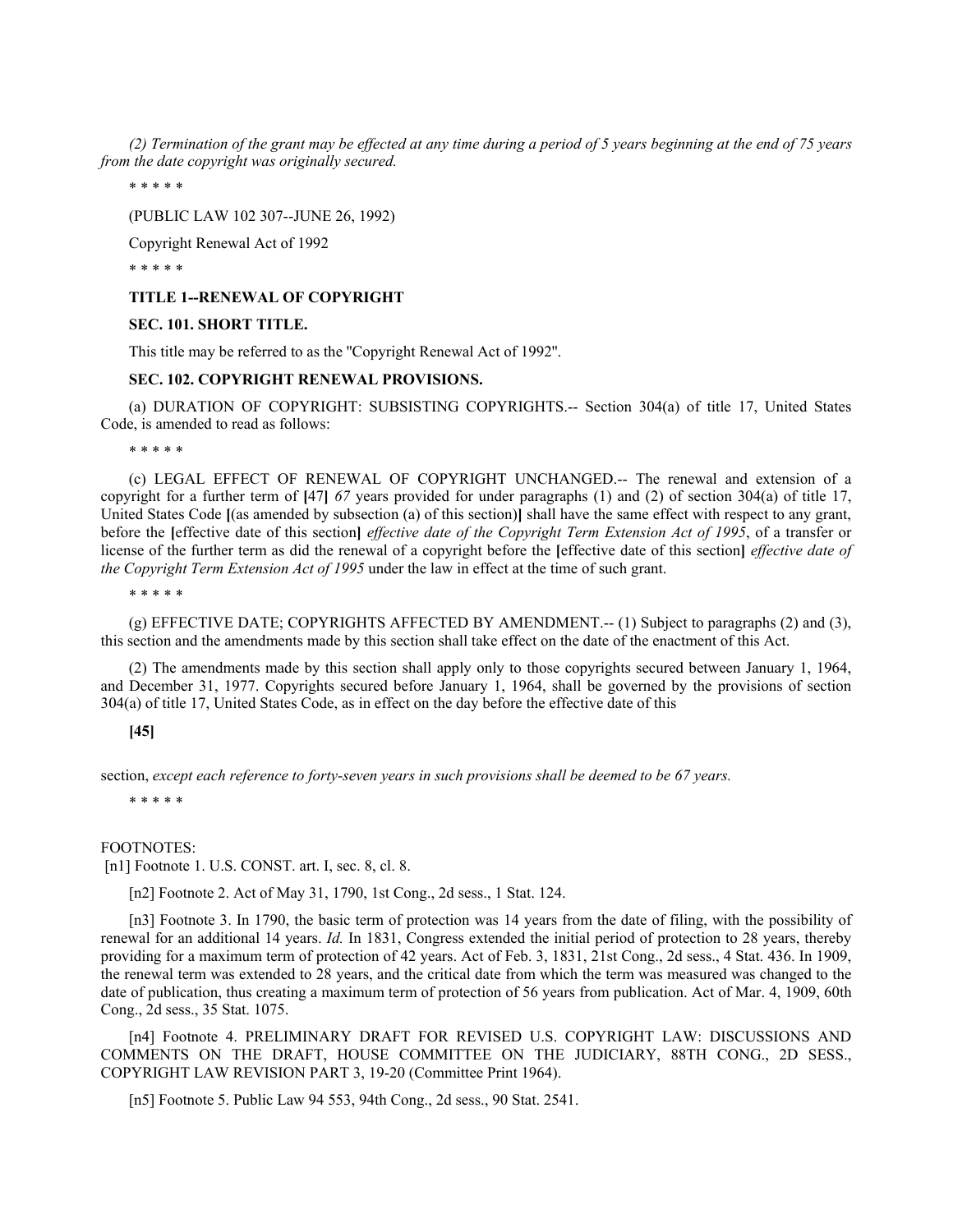[n6] Footnote 6. *See* H. Rept. 1476, 94th Cong., 2d sess., at 135 (1976).

[n7] Footnote 7. S. Rept. 473, 94th Cong., 1st Sess. 116-119 (1975).

[n8] Footnote 8. Final Act Embodying the Results of the Uruguay Round of Multilateral Trade Negotiations, Annex 1C, Agreement on Trade Related Aspects of Intellectual Property, art. 9(1) (15 Apr. 1994). The TRIP's agreement was implemented in the U.S. on Dec. 8, 1994. Uruguay Round Agreements Act, Public Law 103-465, 108 Stat. 4809 (1994).

[n9] Footnote 9. Council Directive 93/98, 1993 O.J. (L 290/9) [hereinafter EU Directive on Term].

[n10] Footnote 10. *Id.*, at art. 7.

[n11] Footnote 11. S. 483, 104th Cong., 1st sess. (1995). Senators Alan Simpson, Barbara Boxer, Spencer Abraham, and Howell Heflin joined as cosponsors of the bill. Senator Leahy subsequently joined as a cosponsor of the amended version of S. 483, as adopted by the full Committee on May 23, 1996.

[n12] Footnote 12. H. Rept. 1476, *supra* note 6, at 135.

[n13] Footnote 13. EU Directive on Term, *supra* note 9.

[n14] Footnote 14. *Id.*

[n15] Footnote 15. Statement of Marybeth Peters, Register of Copyrights and Associate Librarian of Congress for Copyright Services, hearings on S. 483 before the Senate Committee on the Judiciary, 104th Cong., 1st sess. 11 (1995).

[n16] Footnote 16. *Id*, at 11-12.

[n17] Footnote 17. S. Rept. 473, *supra* note 7, at 118.

[n18] Footnote 18. Statement of Marybeth Peters, *supra* note 15, at 29, 35.

[n19] Footnote 19. Statement of Bruce A. Lehman, Assistant Secretary of Commerce and Commissioner of Patents and Trademarks, hearings on S. 483 before the Senate Committee on the Judiciary, 104th Cong., 1st sess. 6 (1995).

[n20] Footnote 20. EU Directive on Term, *supra* note 9, at art. 7.

[n21] Footnote 21. Berne Convention for the Protection of Literary and Artistic Works (Sept. 9, 1886, revised in 1908, 1928, 1948, 1967, 1971) art. 7(8) (Paris text) [hereinafter Berne Convention].

[n22] Footnote 22. Statement of Bruce Lehman, *supra* note 19, at 4.

[n23] Footnote 23. STEPHEN E. SIWEK & HAROLD FURCHTGOTT-ROTH, ECONOMISTS INCORPORATED, COPYRIGHT INDUSTRIES IN THE U.S. ECONOMY: 1977-1993 iv (1995).

[n24] Footnote 24. U.S. CONST. art. I, sec. 8, cl. 8.

[n25] Footnote 25. S. Rept. 473, *supra* note 7, at 117.

[n26] Footnote 26. Statement of Marybeth Peters, *supra* note 15, at 21. See also WIPO, Guide to the Berne Convention sec. 7.4 (1978) (''It is not merely by chance that fifty years was chosen. Most countries have felt it fair and right that the average lifetime of an author and his direct descendants should be covered, i.e., three generations.'').

[n27] Footnote 27. EU Directive on Term, *supra* note 9, at Recital (5).

[n28] Footnote 28. Testimony of Marybeth Peters, *supra* note 15, at 22 (''With respect to works created on or after January 1, 1978, a longer term may be necessary to safeguard even one succeeding generation'').

[n29] Footnote 29. S. Rept. 473, *supra* note 7, at 117.

[n30] Footnote 30. Statement of Marybeth Peters, *supra* note 15, at 24.

[n31] Footnote 31. Berne Convention, art. 7(3).

[n32] Footnote 32. *See* MELVILLE B. NIMMER & DAVID NIMMER, *NIMMER ON COPYRIGHT sec. 9.01[D] (1989)*.

[n33] Footnote 33. *See* Statement of Marybeth Peters, *supra* note 15, at 25.

[n34] Footnote 34. *See* EU Directive on Term, *supra* note 9, at art. 1.4.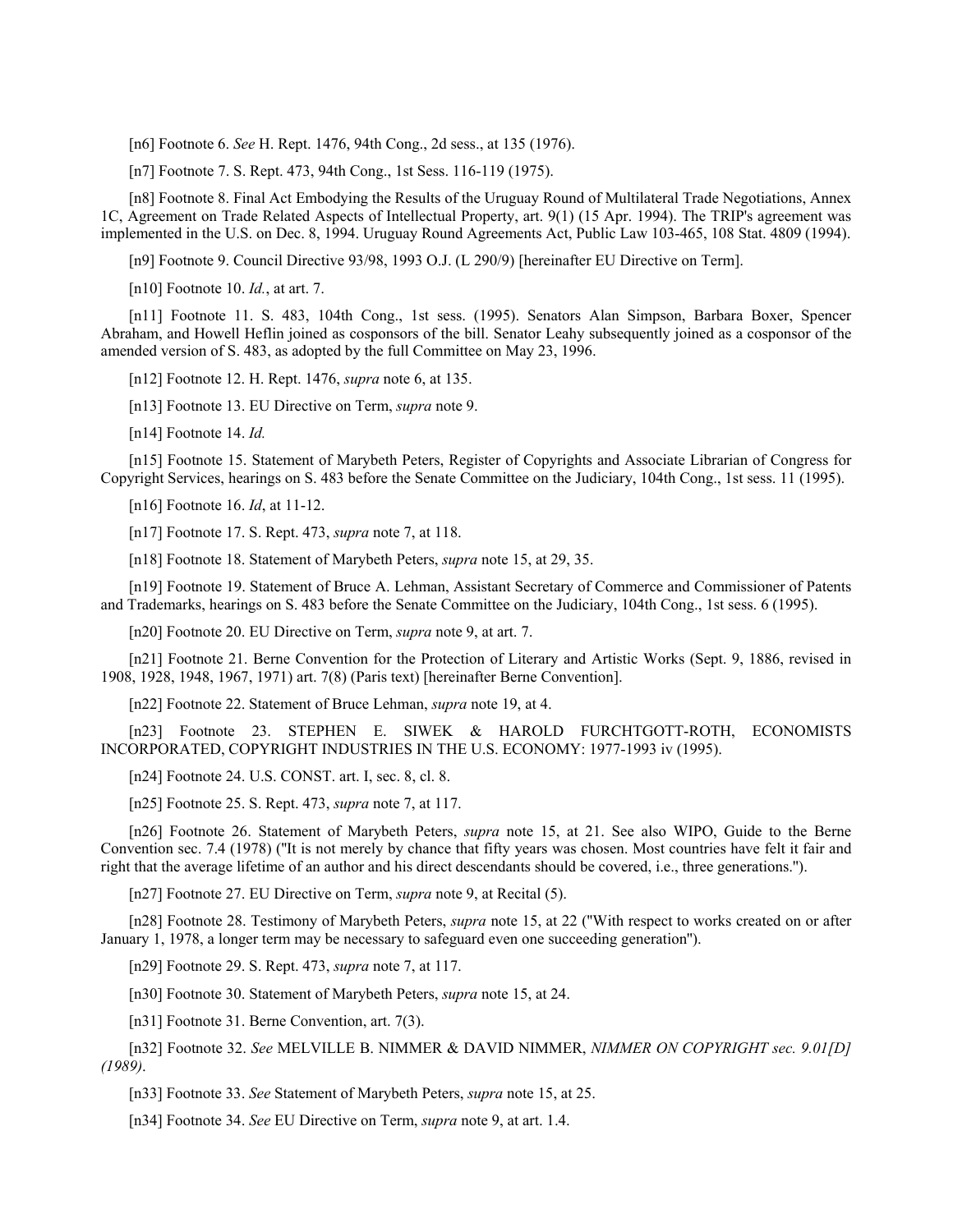[n35] Footnote 35. Third law modifying the law on authors' rights of June 23, 1995, Bundesgesetzblatt 1995, Teil I, Nr. 32.

[n36] Footnote 36. This is consistent with Articles 1.1-1.4 of the EU Directive, which collectively provide authority for adoption of a term of 70 years from publication for collective works and works made by a legal person, but provide for a life-plus-70 term where the natural author is identified in the versions of the work made publicly available.

[n37] Footnote 37. For example, where a 50-year-old author publishes an article written in the scope of her employment and subsequently dies at age 75, the EU term of protection would be 95-years (life-plus-50 years). However, in applying the "rule of the shorter term," Germany will apply the U.S. term of 75 years, providing 20 years less protection than would otherwise be available. Those authors whose works are published at a younger age or who live longer will face an even greater loss of copyright protection under the ''rule of the shorter term.'' In either case, the 95-year term of protection proposed by the bill will compare more favorably with the longer European copyright term and will lead to increased protection for American works.

[n38] Footnote 38. Law on Copyright and Neighboring Rights of Sept. 9, 1965, as amended through 1995, art. 69b, art. 66(1).

[n39] Footnote 39. Business Software Alliance, 1996.

[n40] Footnote 40. EU Directive on Term, *supra* note 9, at art 2.

[n41] Footnote 41. Statement of Jack Valenti, president and chief executive officer, Motion Picture Association of America, hearings on S. 483 before the Senate Committee on the Judiciary, 104th Cong., 1st sess. 3 (1995).

[n42] Footnote 42. According to the Copyright Office, only 566 notices of termination were recorded between November 1993 and May 1995. All but five of these notices were for musical works. Statement of Marybeth Peters, *supra* note 15, 31 n.90.

[n43] Footnote 43. *17 U.S.C. 108*(a)(1) (1992).

[n44] Footnote 1. Melville B. Nimmer and David Nimmer, *Nimmer on Copyright 1.03[A]*(1996) (quoting *Fox Film Corp. v. Doyal, 286 U.S. 123, 127 (1932)).*

[n45] Footnote 2. *Twentieth Century Music Corp. v. Aiken, 422 U.S. 151, 156 (1975).*

[n46] Footnote 3. The original copyright law of 1790 gave 14 years of protection, plus a 14-year term of renewal for a total of 28 years of protection. In 1831, the copyright term was changed to 28 years, plus the 14-year renewal term, totaling 42 years of protection. In 1908, the term was extended again to 28 years plus a 28-year renewal term, for a total of 56 years of protection. In the 1960's, when valuable works from the early part of the century were moving into the public domain, there were repeated term extensions, carrying copyrights over from year to year until a complete extension was passed in 1976. The 1976 Act (effective in 1978) extended the ''old act'' term (for works governed by the 1908 Act) another 19 years to make the term 75 years. The 1976 Act also extended protection to new works created after 1976 for a period of life-plus-50 years for individual authors and 75 years for corporate creators. Not surprisingly, that 19-year extension was 18 years ago. Now, we are back to add another twenty years. Congress, at the behest of copyright holders, seems willing to increase copyright terms ad infinitum.

[n47] Footnote 4. It is worth mentioning in the context of extending the monopoly for copyrighted works that the scope of copyright protection is already more expansive than most Americans may think. Prior to the 1978 Act, the concept of exclusive rights to copyright were defined in terms of use for profit. After the 1978 Act, the concept of exclusive use includes any public performance of a work, regardless of whether it is for profit. Going from a concept of for profit to one of public display or performance, and then going from 56 years to life-plus-50-years to life-plus-70 years is a startling capture of creative work in a short period of time. To illustrate, ''Happy Birthday'' was copyrighted in 1935 and renewed in 1963 for a monopoly grant through 2010; further, a group of waiters singing ''Happy Birthday'' to a restaurant patron would constitute a public performance.

[n48] Footnote 5. Council Directive 7831/93 of 13 July 1993 on Harmonizing the Term of Protection of Copyright and Certain Related Rights.

[n49] Footnote 6. Berne Convention for the Protection of Literary and Artistic Work, Paris Text of 1971, art. 5.

[n50] Footnote 7. Berne Convention, art. 7.